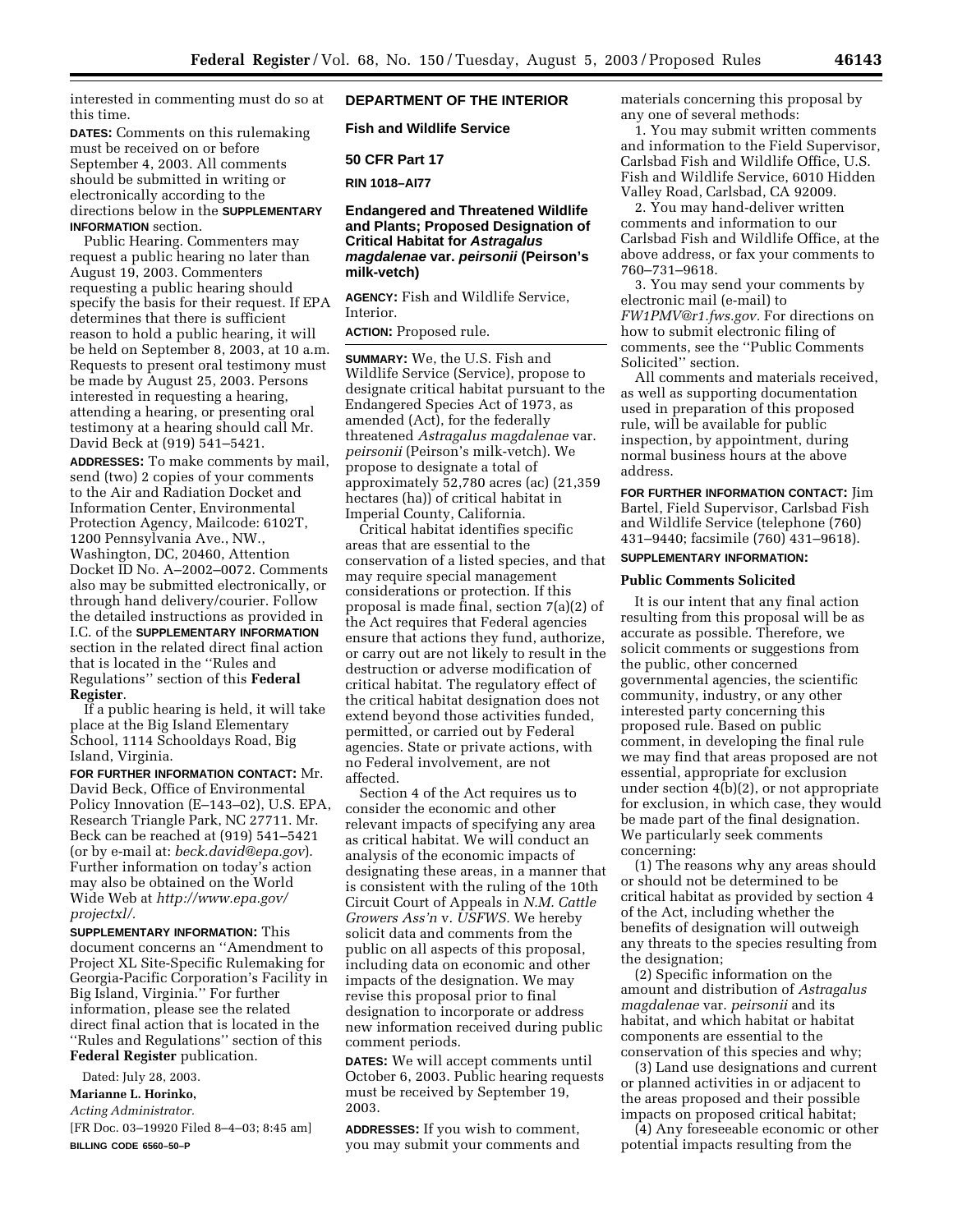proposed designation, in particular, any impacts on small entities;

(5) Economic and other values associated with designating critical habitat for *Astragalus magdalenae* var. *peirsonii* such as those derived from non-consumptive uses (*e.g.*, hiking, camping, photography, improved air quality, increased soil retention, and 'existence values''); and

(6) Whether our approach to designating critical habitat could be improved or modified in any way to provide for greater public participation and understanding, or to assist us in accommodating public concerns and comments.

If you wish to comment, you may submit your comments and materials concerning this proposal by any one of several methods (see **ADDRESSES** section). Please submit electronic comments in ASCII file format and avoid the use of special characters or any form of encryption. Please also include ''Attn: RIN1018–AI77'' in your e-mail subject header and your name and return address in the body of your message. If you do not receive a confirmation from the system that we have received your internet message, contact us directly by calling our Carlsbad Fish and Wildlife Office at phone number 760–431–9440. Please note that the e-mail address ''*[FW1PMV@r1.fws.gov](mailto:FW1PMV@r1.fws.gov)*'' will be closed out at the termination of the public comment period.

Our practice is to make comments, including names and home addresses of respondents, available for public review during regular business hours. Individual respondents may request that we withhold their home address from the rulemaking record, which we will honor to the extent allowable by law. There also may be circumstances in which we would withhold from the rulemaking record a respondent's identity, as allowable by law. If you wish us to withhold your name and/or address, you must state this prominently at the beginning of your comment. However, we will not consider anonymous comments. We will make all submissions from organizations or businesses, and from individuals identifying themselves as representatives or officials of organizations or businesses, available for public inspection in their entirety. Comments and materials received will be available for public inspection, by appointment, during normal business hours at the above address.

#### **Background**

We listed *Astragalus magdalenae* var. *peirsonii* as threatened on October 6,

1998 (63 FR 53596) due to threats of increasing habitat loss from Off-Highway Vehicle (OHV) use and associated recreational development, destruction of plants, and lack of protection afforded the plant under State law. It is our intent, in this proposed rule, to reiterate and discuss only those topics directly relevant to the development and designation of critical habitat or relevant information obtained since the final listing. Please refer to our final listing rule for a more detailed discussion of the plant's taxonomic history and physical description.

The current name, *Astragalus magdalenae* var. *peirsonii* (Munz and Mc Burney) Barneby (Barneby 1958), is accepted in both systematic (Barneby 1964) and floristic treatments (Barneby 1959, Munz 1974, and Spellenberg 1993). Surveys conducted in the Borrego Valley, have failed to document a historical reference to an occurrence of *Astragalus magdalenae* var. *peirsonii* (Bureau of Land Management (BLM) 2001); consequently this population is thought to be extirpated. A collection from the Yuma Dunes of Arizona thought to represent *A. m.* var. *peirsonii* was found to be misidentified. In Mexico, *A. m.* var. *peirsonii* is known from the Gran Desierto of northwestern Sonora (Felger 2000) and from northeastern Estado de Baja California (Barneby 1959, 1965; Spellenberg 1993). Currently, the only known population of *A. m.* var. *peirsonii* remaining in the United States is located in the Algodones Dunes of Imperial County, California. This dune field is one of the largest in the United States and one of the most popular for OHV use.

*Astragalus magdalenae* var. *peirsonii* is a stout, short-lived perennial member of the Fabaceae (Legume Family). Plants develop extremely long tap roots (Barneby 1964) that penetrate deeply to the more moist sand and anchor the plants in the shifting dunes. The root crown is often exposed by wind action moving the sand away from the base of the plants. The flowers are arranged in 10 to 17 flowered racemes. The inflated fruits are large and contain 11 to 16 large flattened black seeds—among the largest seeds of any Astragalus in North America. Seeds are either dispersed locally by falling out of partly opened fruits on the parent plant salt-shaker style or by their release from fruits blown across the sand after falling from the parent plant. Seeds require no pregermination treatment to induce germination, but show increased germination success when scarified (outer cover is broken) (Romspert and Burk 1979; Porter *in litt.* 2002). Dispersed seeds that do not germinate

during the subsequent growing season become part of the seed bank (Given 1994). In laboratory studies, seeds germinated more readily at lower and intermediate temperatures of 59 to 77 degrees Fahrenheit (15 to 25 degrees Celsius) in the cooler fall and winter months as might be expected (Romspert and Burk 1979).

*Astragalus magdalenae* var. *peirsonii* seedlings reportedly mature rapidly, and although perennial, some plants may bear fruit within several months of germination (Barneby 1964; Romspert and Burk 1979). Romspert and Burk (1979) noted that older plants were the primary seed producers, and plants that become reproductive in the first season do not make significant contributions to the seedbank. It is therefore important that plants survive for more than 1 year in order to replenish the existing seedbank.

*Astragalus magdalenae* var. *peirsonii* exhibits temporal variability in plant numbers apparently associated with annual precipitation patterns. In dunewide surveys conducted in 1997, 1998, 1999, and 2000, the species was most abundant in 1998, the highest rainfall year, and least abundant in 2000, the lowest rainfall year (BLM 2001). Based on current understanding of the species' life history, sufficient rain in conjunction with wetter-than-average fall weather appears to trigger significant germination events. Seedlings may be generally present in suitable habitat throughout the dunes, especially during above-normal precipitation years. In intervening drier years, plant numbers decrease as individuals die and are not replaced by new seedlings. The species likely depends on the production of seeds in the wetter years and the persistence of the seed banks until appropriate conditions for production and germination occur. Further research and modeling are necessary to better understand the dynamics of this system and how the species may be responding to natural and man-made disturbances within its range.

*Astragalus magdalenae* var. *peirsonii* occurs on open sand dunes in a vegetation community referred to as psammophytic scrub (Westec 1977; BLM 2000). Desert psammophytic scrub is described as being distinguished by a rather large number of plants restricted entirely or largely to an active dune area (Thorne 1982). Desert psammophytic scrub transitions into the sandier phases of creosote bush scrub, which is generally only present at the lower, more stabilized margins of the dunes (Thorne 1982). *Astragalus magdalenae* var. *peirsonii, Helianthus niveus* ssp.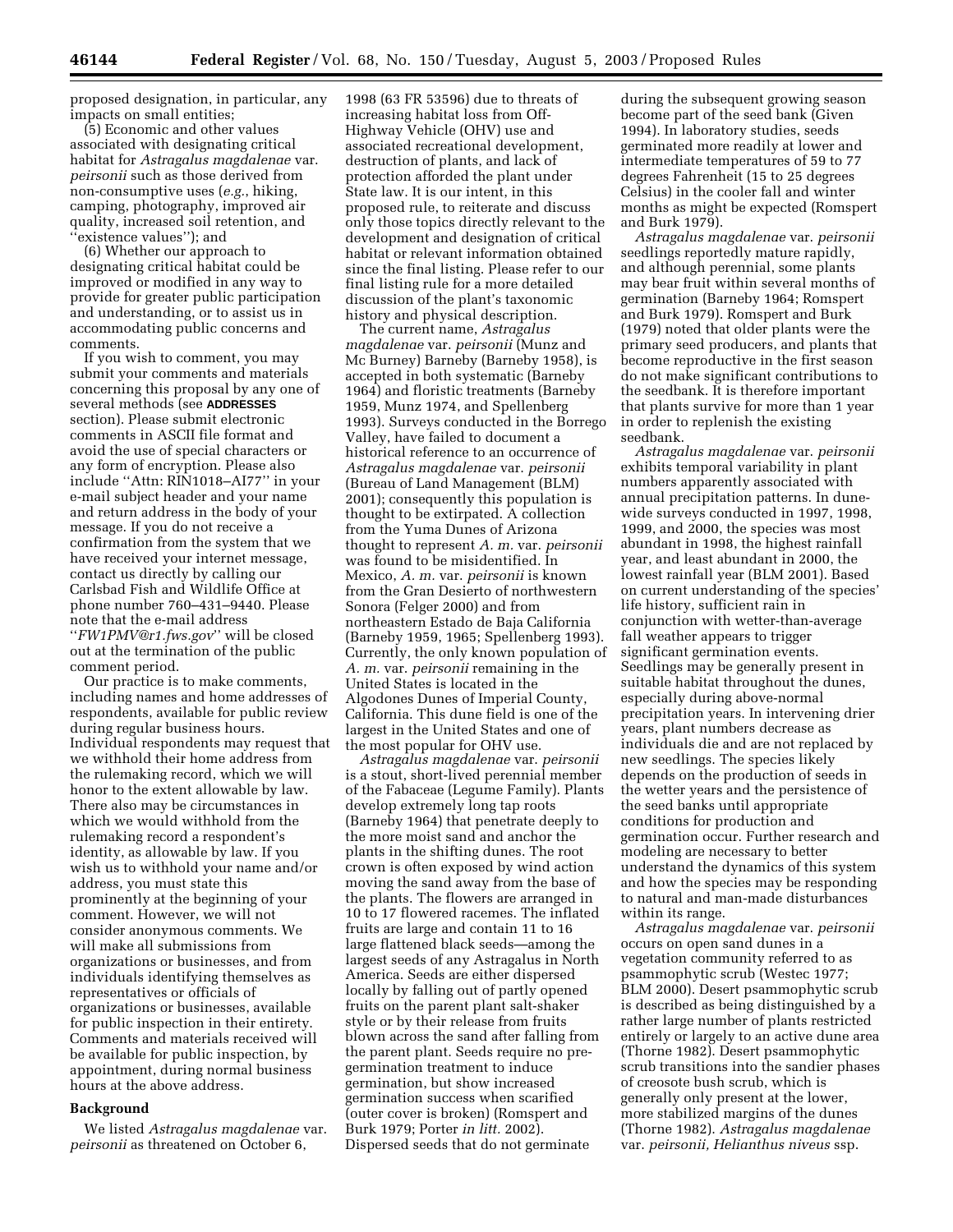*tephrodes* (Algodones Dunes sunflower), *Croton wigginsii* (Wiggins' croton), *Palafoxia arida* ssp. *gigantea* (giant Spanish needle), *Pholisma* (as Ammobroma) *sonorae* (sand food), *Ephedra trifurca* (three-forked ephedra), and *Eriogonum deserticola* (desert eriogonum), are restricted desert psammophytic scrub taxa in the Algodones Dunes (Thorne 1982) while the same author included *Astragalus lentiginosus* var. *borreganus* (Borrego milk-vetch), *Dicorea canescens* (dune bugseed), *Petalonyx thurberi* (sandpaper plant), and *Tiquilia* species as more widely distributed species found off the dunes. Many of these taxa are also found in association with *A. m.* var. *peirsonii* in the Gran Desierto of Sonora, Mexico (Felger 2000). *Astragalus magdalenae* var. *peirsonii* is found on deep, active dunes generally under 20

degrees slope. Usually, one or more of the other psammophytic scrub taxa (Thorne 1982) are also found with *A. m.* var. *peirsonii.* Creosote bush scrub is rarely found in deep sand dunes, but may encroach in adjacent areas especially where the base soil is exposed.

The current known geographical range of *Astragalus magdalenae* var. *peirsonii* in the United States is limited to a narrow band in the central portion of the Algodones Dunes of Imperial County, California. This band runs parallel to the active, linear dunes on the western edge of the dune field in a northwest to southeast direction. The band is between these active linear dunes on the west and transverse ridge dunes to the east. The dunes in this band are composed of a series of transitional crescentic ridges (Muhs *et* 

*al.* 1995). Historically *A. m.* var. *peirsonii* was found in Borrego Valley, San Diego County (Barneby 1964). In Mexico, *A. m.* var. *peirsonii* occurs in northeastern Estado de Baja California (Barneby 1959, 1964; Westec 1977; Spellenberg 1993), and in the Gran Desierto of Sonora (Felger 2000).

The Algodones Dunes are one of the largest dune fields in North America. The Algodones Dunes are often referred to as the Imperial Sand Dunes, a designation derived from their inclusion in the Imperial Sand Dunes Recreation Area (ISDRA) established by the BLM. Virtually all lands in the Algodones Dunes are managed by BLM. However, the State of California and private parties own some small inholdings in the dune area (see Table 1).

TABLE 1.—APPROXIMATE AREAS IN ACRES (AC) AND HECTARES (HA) OF PROPOSED CRITICAL HABITAT FOR Astragalus magdalenae VAR. peirsonii BY LAND OWNERSHIP.

| Unit  | Federal | State                                                                   | Private | Total |
|-------|---------|-------------------------------------------------------------------------|---------|-------|
| Dunes |         | (20,413 ha) ………………   (337 ha) …………………   (609 ha) …………………   (21,359 ha). |         |       |

The dunes extend about 40 miles (mi) (64 kilometers (km)), trending from northwest to southeast (Norris and Norris 1961). Winds from the northwest are prevalent in the winter, while in the summer the winds are from the southeast (Romspert and Burk 1979). This regime is likely responsible for the dune-building (Norris and Norris 1961) and fruit dispersal that result in the persistence of the plants in the dune system. The dunes are generally considered to have formed from sands from Lake Cahuilla that historically occupied the Cahuilla Basin. The western boundary of the dunes is marked by a series of parallel, longitudinal generally southeast trending ridges. The northern third of the dunes is narrow, about 2 mi (3 km) wide, and increases in elevation from 200 to 300 feet (ft) (60–91 meters (m)) in the northern portion to 300 to 400 ft (91 to 121 m) in the southern portion north of Highway 78. Areas in the central portion of the dunes reach an elevation 500 ft (152 m) south of State Highway 78, but reach elevations of only 200 ft (60 m) for most areas just north of Interstate 8. The central portion of the dunes is wider, about 5 mi (8 km), and is characterized by deep bowls (hollows among the dunes) and slip faces (areas so steep that the loose sand naturally cascades downward) that run transverse to the primary ridge line (Norris and Norris 1961). The area south

of Interstate 8 is generally characterized by lower elevation, under 300 ft (91 m), dunes.

The Algodones Dunes are one of the driest and hottest regions in the United States. Romspert and Burk (1979) reported average yearly precipitation between 1941–1970 was 2.6 in (67.8 mm). The rainfall is often described as scattered or patchy. Rainfall amounts differ from place to place and from year to year with areas to the northwest being generally dryer than those to the southeast (BLM 2001). A soil survey for the Imperial Valley area of Imperial County (Zimmerman 1981) did not include the areas east of the Coachella Canal but did depict a few adjacent portions of the Algodones Dunes as Rositas fine sand with 9 to 30 percent slopes. Rositas fine sand are described as deep, somewhat excessively drained, sloping soils formed in wind-blown sands of diverse origin. Dean (1978) describes the sand as quartz with a mean grain size of 0.006 in (0.17 mm). Norris and Norris (1961) report that the dunes contain 60 to 70 percent quartz and 30 to 40 percent feldspar sand. Further analysis of the sands of the Algodones Dunes found its source was likely sediment from the Colorado River that flowed into the Cahuilla Basin (Muhs *et al.* 1995)

Destruction of plants and modification of habitat associated with OHV activity is considered the primary

threat to *Astragalus magdalenae* var. *peirsonii.* Vehicles may have a direct impact on the plants by crushing and killing them or reducing their reproductive output. Vehicles can alter dune structure by altering hydrological traits of the dune, cover standing plants with encroaching sand, or expose standing plants by causing sand to fall away from the plants. Willoughby (BLM 2001), however, concluded that healthy populations of *A. m.* var. *peirsonii* persist in OHV ''open areas'' in the Algodones Dunes and that populations in both ''open'' and ''closed'' areas respond to precipitation patterns. This likely results from the observation that OHV use does not tend to encroach on habitat of the plants in more distant regions of the open area away from concentrated OHV staging sites (BLM 2001). Significant impacts from OHV use on *A. m.* var. *peirsonii* have been observed at and near OHV staging areas and have been previously documented (WESTEC 1977; ECOS 1990; BLM 2000). Since the species' listing, recreational use has steadily increased in the Algodones Dunes.

Another threat is herbivory by seed weevils, in the family Bruchidae, which contributes to the mortality of seeds and reduces seed crop for *Astragalus magdalenae* var. *peirsonii* (Romspert and Burk 1979). Fruits collected in April and stored in a bottle continued to release these seed weevils into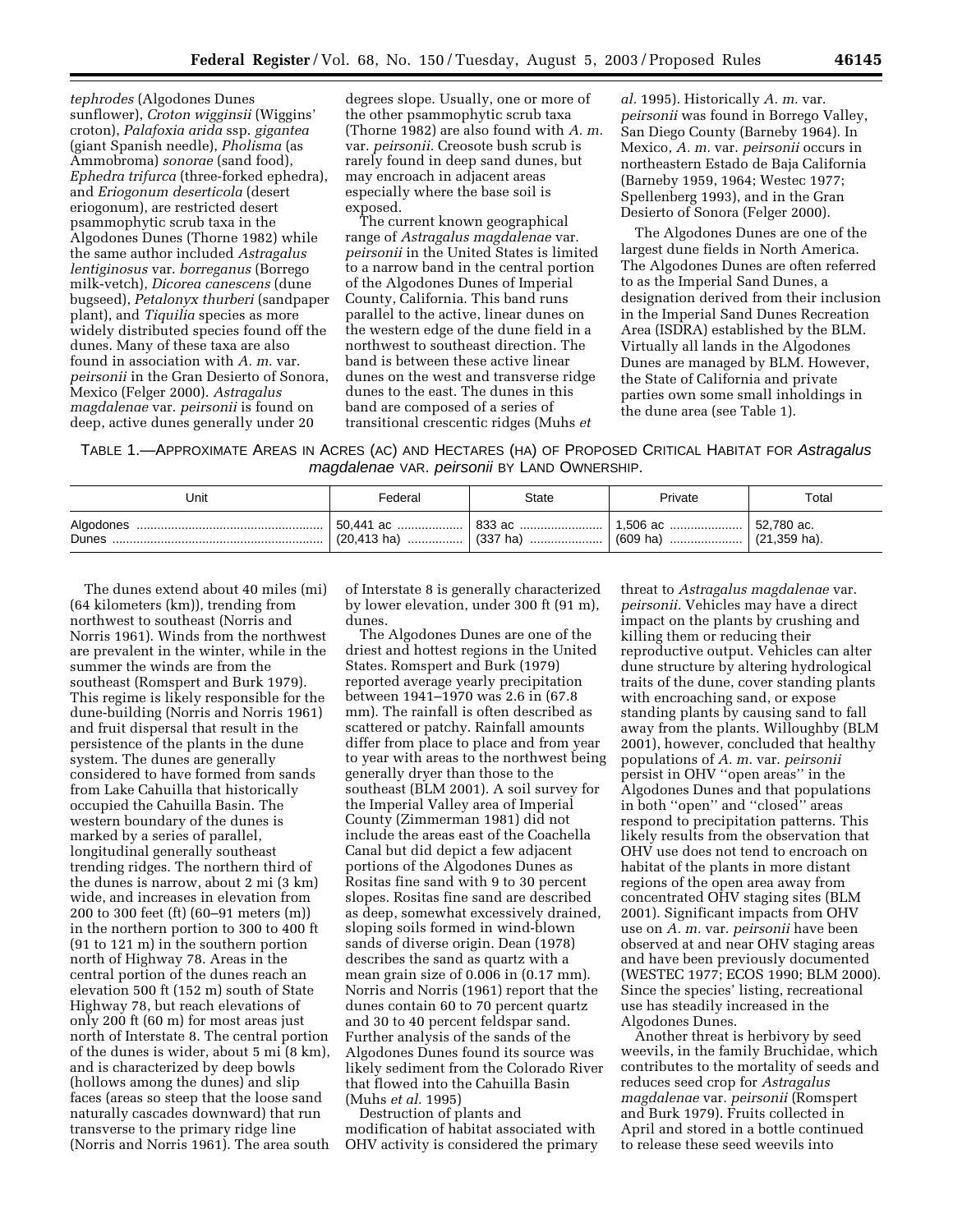October (Romspert and Burk 1979). However, the overall impact of seed weevils on the reproductive output of *A. m.* var. *peirsonii* is not known at this time. Weevils were noted on nearly all of the *A. m.* var. *peirsonii* plants encountered in 2003 by Porter (Porter, *in litt.* 2003). Herbivory of leaves, leaflets, and stem tips by rodents was also noted by Porter (*in litt.* 2002a; *in litt.* 2003).

We have not yet developed a recovery plan or a conservation strategy for *Astragalus magdalenae* var. *peirsonii.* Based on our current understanding of the species' biology, the primary conservation needs include: maintenance of the major occurrences of *A. m.* var. *peirsonii* to conserve genetic diversity; management of the species' habitat to prevent catastrophic population declines; and collection of additional information concerning recreational use-patterns in the Algodones Dunes, the direct and indirect effects of OHV use on this species, and biological factors affecting milk-vetch demographics.

## **Previous Federal Action**

The final rule listing *A. m.* var. *peirsonii* as threatened was published in the **Federal Register** on October 6, 1998 (63 FR 53596). At the time we listed the plant we determined that designation of critical habitat was not prudent based on concerns about potential, deliberate acts of vandalism that could result from such a designation.

On October 25, 2001, we received a petition to delist *Astragalus magdalenae* var. *peirsonii,* dated October 24, 2001, from David P. Hubbard, Ted. J. Griswold, and Philip J. Giacinti, Jr. of Procopio, Cory, Hargreaves & Savitch LLP on behalf of the American Sand Association (ASA), San Diego Off-Road Coalition (SDO–RC), and Off-Road Business Association (O–RBA). On November 20, 2001, we sent a letter to David P. Hubbard of Procopio, Cory, Hargreaves & Savitch LLP acknowledging receipt of their petition. The Service is in the process of making the 90-day finding on the petition.

On November 15, 2001, the Center for Biological Diversity and California Native Plant Society filed a lawsuit in the U.S. District Court for the Southern District of California challenging our determination not to designate critical habitat for eight desert plants, including *Astragalus magdalenae* var. *peirsonii (Center for Biological Diversity et al.* v. *Norton,* No. 01 CV 2101). A second lawsuit also asserting the same challenge was filed on November 21, 2001, by the *Building Industry Legal Defense Fund* v. *Norton,* No. 01 CV

2145). Following the filing of these suits, the ASA, California Off-Road Vehicle Association, American Motorcycle Association, Inc.—District 37, the SDO–RC, and the O–RBA filed a motion to intervene. The motion was granted by the Court but limited the interveners' participation to resolution of an appropriate timeline for reconsideration of the critical habitat determination for *A. m.* var. *peirsonii.* On July 1, 2002, the court ordered the Service to complete a review of the prudency determination and, if prudent, to propose critical habitat for the plant on or before July 28, 2003.

## **Designation of Critical Habitat Provides Little Additional Protection to Species**

In 30 years of implementing the ESA, we have found that the designation of statutory critical habitat provides little additional protection to most listed species, while consuming significant amounts of available conservation resources. Our present system for designating critical habitat has evolved since its original statutory prescription into a process that provides little real conservation benefit, is driven by litigation and the courts rather than biology, limits our ability to fully evaluate the science involved, consumes enormous agency resources, and imposes huge social and economic costs. We believe that additional agency discretion would allow our focus to return to those actions that provide the greatest benefit to the species most in need of protection.

## *Role of Critical Habitat in Actual Practice of Administering and Implementing the Act*

While attention to and protection of habitat is paramount to successful conservation actions, we have consistently found that, in most circumstances, the designation of critical habitat is of little additional value for most listed species, yet it consumes large amounts of conservation resources. Sidle (1987) stated, ''Because the ESA can protect species with and without critical habitat designation, critical habitat designation may be redundant to the other consultation requirements of section 7.'' Currently, only 306 species or 25 percent of the 1,211 listed species in the United States under our jurisdiction have designated critical habitat. We address the habitat needs of all 1,211 listed species through conservation mechanisms such as listing, section 7 consultations, the Section 4 recovery planning process, the Section 9 protective prohibitions of unauthorized take, Section 6 funding to the States, and the Section 10 incidental

take permit process. We believe that it is these measures that may make the difference between extinction and survival for many species.

# *Procedural and Resource Difficulties in Designating Critical Habitat*

We have been inundated with lawsuits for our failure to designate critical habitat, and we face a growing number of lawsuits challenging critical habitat determinations once they are made. These lawsuits have subjected us to an ever-increasing series of court orders and court-approved settlement agreements, compliance with which now consumes nearly the entire listing program budget. This leaves us with little ability to prioritize our activities to direct scarce listing resources to the listing program actions with the most biologically urgent species conservation needs.

The consequence of the critical habitat litigation activity is that limited listing funds are used to defend active lawsuits, to respond to Notices of Intent (NOIs) to sue relative to critical habitat, and to comply with the growing number of adverse court orders. As a result, listing petition responses, our own proposals to list critically imperiled species, and final listing determinations on existing proposals are all significantly delayed.

The accelerated schedules of court ordered designations have left us with almost no ability to provide for adequate public participation or to ensure a defect-free rulemaking process before making decisions on listing and critical habitat proposals due to the risks associated with noncompliance with judicially-imposed deadlines. This in turn fosters a second round of litigation in which those who fear adverse impacts from critical habitat designations challenge those designations. The cycle of litigation appears endless, is very expensive, and in the final analysis provides relatively little additional protection to listed species.

The costs resulting from the designation include legal costs, the cost of preparation and publication of the designation, the analysis of the economic effects and the cost of requesting and responding to public comment, and in some cases the costs of compliance with NEPA; all are part of the cost of critical habitat designation. None of these costs result in any benefit to the species that is not already afforded by the protections of the Act enumerated earlier, and they directly reduce the funds available for direct and tangible conservation actions.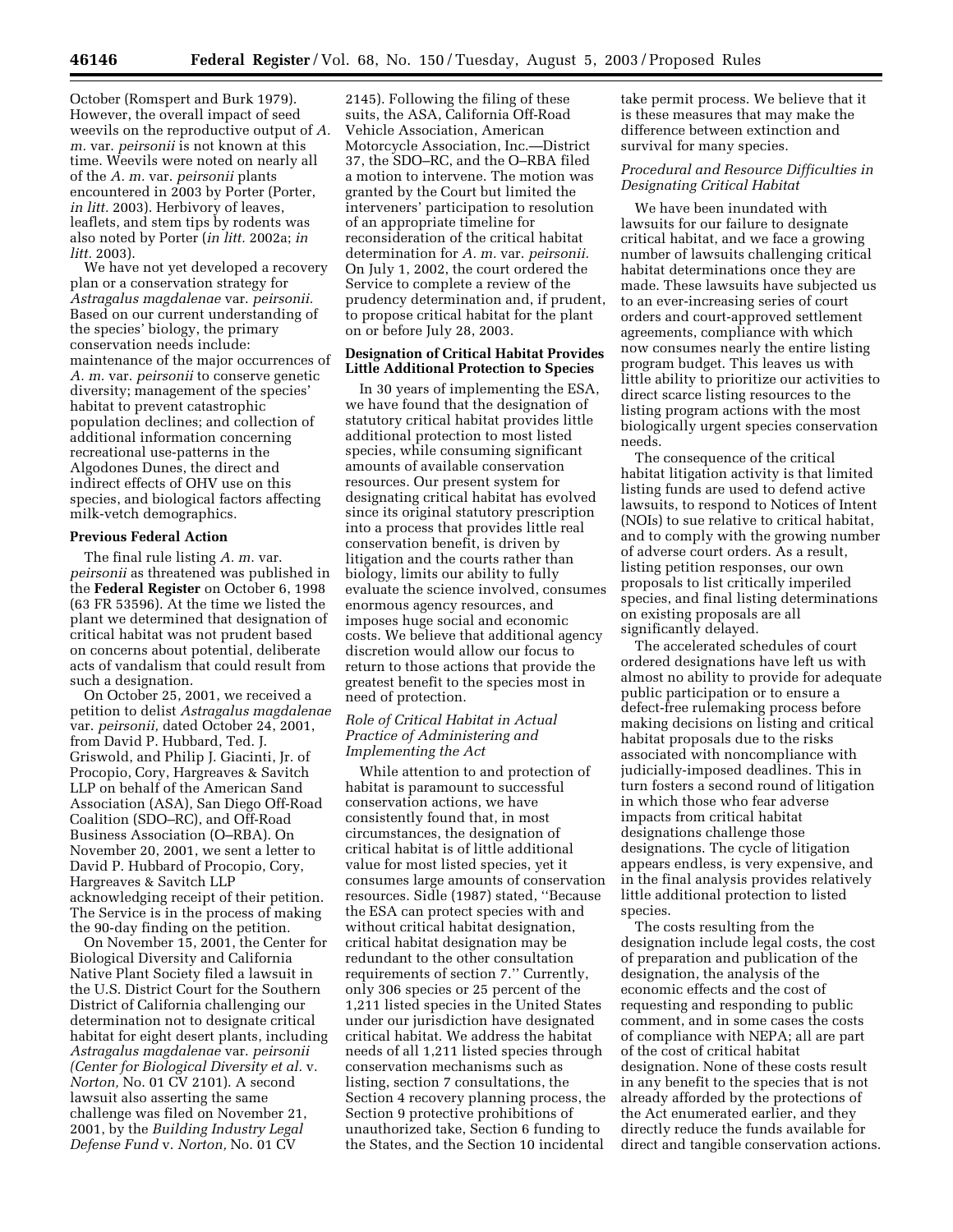#### **Critical Habitat**

Section 3(5)(A) of the Act defines critical habitat as—(i) the specific areas within the geographic area occupied by a species, at the time it is listed in accordance with the Act, on which are found those physical or biological features (I) essential to the conservation of the species and (II) that may require special management considerations or protection; and (ii) specific areas outside the geographic area occupied by a species at the time it is listed, upon a determination that such areas are essential for the conservation of the species. ''Conservation'' means the use of all methods and procedures that are necessary to bring an endangered or a threatened species to the point at which listing under the Act is no longer necessary.

The designation of critical habitat does not affect land ownership or establish a refuge, wilderness, reserve, preserve, or other conservation area. It does not allow government or public access to private lands. Under section 7 of the Act, Federal agencies must consult with us on activities they undertake, fund, or permit that may affect critical habitat and lead to its destruction or adverse modification. However, the Act prohibits unauthorized take of listed species and requires consultation for activities that may affect them, including habitat alterations, regardless of whether critical habitat has been designated. We have found that the designation of critical habitat provides little additional protection to most listed species.

To be included in a critical habitat designation, habitat must be either a specific area within the geographic area occupied by the species on which are found those physical or biological features essential to the conservation of the species (primary constituent elements, as defined at 50 CFR 424.12(b)) and which may require special management considerations or protections, or be specific areas outside of the geographic area occupied by the species which are determined to be essential to the conservation of the species. Section 3(5)(C) of the Act states that not all areas that can be occupied by a species should be designated as critical habitat unless the Secretary determines that all such areas are essential to the conservation of the species. Our regulations (50 CFR 424.12(e)) also state that, ''The Secretary shall designate as critical habitat areas outside the geographic area presently occupied by the species only when a designation limited to its present range

would be inadequate to ensure the conservation of the species.''

Regulations at 50 CFR 424.02(j) define special management considerations or protection to mean any methods or procedures useful in protecting the physical and biological features of the environment for the conservation of listed species. When we designate critical habitat, we may not have the information necessary to identify all areas which are essential for the conservation of the species. Nevertheless, we are required to designate those areas we consider to be essential, using the best information available to us. Accordingly, we do not designate critical habitat in areas outside the geographic area occupied by the species unless the best available scientific and commercial data demonstrate that unoccupied areas are essential for the conservation needs of the species.

Section 4(b)(2) of the Act requires that we take into consideration the economic, and any other relevant impact, of specifying any particular area as critical habitat. We may exclude areas from critical habitat designation when the benefits of exclusion outweigh the benefits of including the areas within critical habitat, provided the exclusion will not result in extinction of the species.

Our Policy on Information Standards Under the Endangered Species Act, published in the **Federal Register** on July 1, 1994 (59 FR 34271), provides criteria, establishes procedures, and provides guidance to ensure that our decisions represent the best scientific and commercial data available. It requires our biologists, to the extent consistent with the Act and with the use of the best scientific and commercial data available, to use primary and original sources of information as the basis for recommendations to designate critical habitat. When determining which areas are critical habitat, a primary source of information should be the listing package for the species. Additional information may be obtained from a recovery plan, articles in peerreviewed journals, conservation plans developed by States and counties, scientific status surveys and studies, biological assessments, or other unpublished materials and expert opinion or personal knowledge.

Section 4 of the Act requires that we designate critical habitat on the basis of what we know at the time of designation. Habitat is often dynamic, and species may move from one area to another over time. Furthermore, we recognize that designation of critical habitat may not include all of the

habitat areas that may eventually be determined to be necessary for the recovery of the species. For these reasons, critical habitat designations do not signal that habitat outside the designation is unimportant or may not be required for recovery.

Areas that support populations, but are outside the critical habitat designation, will continue to be subject to conservation actions implemented under section 7(a)(1) of the Act and to the regulatory protections afforded by the section 7(a)(2) jeopardy standard, as determined on the basis of the best available information at the time of the action. Federally funded or permitted projects affecting listed species outside their designated critical habitat areas may still result in jeopardy findings in some cases. Similarly, critical habitat designations made on the basis of the best available information at the time of designation will not control the direction and substance of future recovery plans, habitat conservation plans, or other species conservation planning efforts if new information available to these planning efforts calls for a different outcome.

## *Relationships to Sections 3(5)(A) and 4(b)(2) of the Act*

Section 3(5)(A) of the Act defines critical habitat as the specific areas within the geographic area occupied by the species on which are found those physical and biological features (I) essential to the conservation of the species and (II) which may require special management considerations or protection. As such, for an area to be designated as critical habitat for a species it must meet both provisions of the definition. In those cases where an area does not provide those physical and biological features essential to the conservation of the species, it has been our policy not to include these specific areas in designated critical habitat. Likewise, if we believe, based on an analysis, that an area determined to be biologically essential has an adequate conservation management plan that covers the species and provides for adaptive management sufficient to conserve the species, then special management and protection are already being provided, so those areas do not meet the second provision of the definition and are also not proposed as critical habitat.

Further, section 4(b)(2) of the Act states that critical habitat shall be designated, and revised, on the basis of the best available scientific data available after taking into consideration the economic impact, and any other relevant impact, of specifying any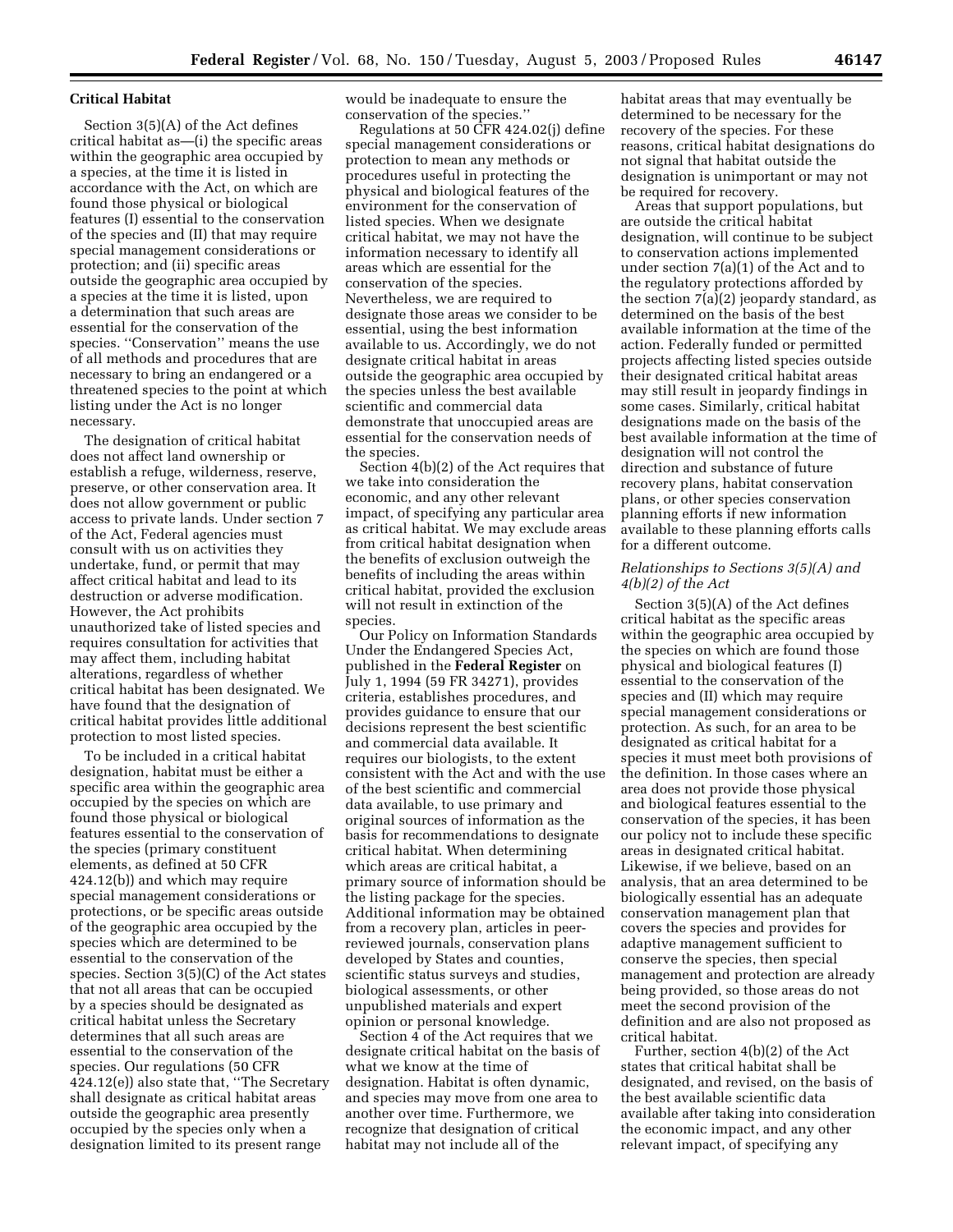particular area as critical habitat. An area may be excluded from critical habitat if it is determined, following an analysis, that the benefits of such exclusion outweigh the benefits of specifying a particular area as critical habitat, unless the failure to designate such area as critical habitat will result in the extinction of the species. Consequently, we may exclude an area from designated critical habitat based on economic impacts, or other relevant impacts such as preservation of conservation partnerships and national security, if we determine the benefits of excluding an area from critical habitat outweigh the benefits of including the area in critical habitat, provided the action of excluding the area will not result in the extinction of the species.

In our critical habitat designations we have used both the provisions outlined in sections 3(5)(A) and 4(b)(2) of the Act to evaluate those specific areas which are proposed for designation as critical habitat and those areas which are subsequently finalized (*i.e.*, designated).

## **Prudency Determination**

Section 4(a)(3) of the Act and its implementing regulations (50 CFR 424.12) require that, to the maximum extent prudent and determinable, we designate critical habitat at the time a species is listed as endangered or threatened. Our regulations at 50 CFR 424.12(a)(1) state that the designation of critical habitat is not prudent when one or both of the following situations exist: (1) The species is threatened by taking or other activity and the identification of critical habitat can be expected to increase the degree of threat to the species or (2) such designation of critical habitat would not be beneficial to the species. In our October 6, 1998, final rule (63 FR 53596), we determined that designation of critical habitat would provide little conservation benefit over that provided by listing. We determined that designation of critical habitat was not prudent based on the increased threat of vandalism and stated that designation of critical habitat could lead to acts of vandalism, may provoke deliberate incidents of vandalism by OHV users and may serve to encourage acts of vandalism.

However, in the past few years, several of our determinations that the designation of critical habitat would not be prudent have been overturned by court decisions. For example, in *Conservation Council for Hawaii* v. *Babbitt,* the United States District Court for the District of Hawaii ruled that the Service could not rely on the ''increased threat'' rationale for a ''not prudent'' determination without specific evidence

of the threat to the species at issue (2 F. Supp. 2d 1280 [D. Hawaii 1998]). Additionally, in *Natural Resources Defense Council* v. *U.S. Department of the Interior,* the United States Court of Appeals for the Ninth Circuit ruled that the Service must balance, in order to invoke the ''increased threat rationale,'' the threat against the benefit to the species of designating critical habitat (113 F. 3d 1121, 1125 [9th Cir. 1997]).

We continue to be concerned that Peirson's milk-vetch is vulnerable to impacts from OHV use in the area, vandalism, or disturbance of their habitat and that these threats might be increased by the designation of critical habitat, publication of critical habitat maps, and further dissemination of location and habitat information. The periodically low numbers and restricted range of this plant taxon make it vulnerable. At this time, we do have some limited specific evidence for vandalism, and other unauthorized human disturbance specific to this plant and its habitat.

The courts also have ruled that, in the absence of a finding that the designation of critical habitat would increase threats to a species, the existence of another type of protection, even if it offers potentially greater protection to the species, does not justify a ''not prudent'' finding (*Conservation Council for Hawaii* v. *Babbitt* 2 F. Supp. 2d 1280). We are already working with Federal and State agencies and organizations in carrying out conservation activities for this plant and conducting surveys for additional occurrences of the species and to assess habitat conditions. These entities are fully aware of the distribution, status, and habitat requirements for this plant.

We have reconsidered our evaluation of the threats posed by vandalism in the prudency determination. We have determined that the threats to Peirson's milk-vetch from specific instances of vandalism we previously identified are limited, if not speculative. Accordingly, we withdraw our previous determination that the designation of critical habitat is not prudent for Peirson's milk-vetch. Therefore, we determine that the designation of critical habitat is prudent for Peirson's milk-vetch. At this time, we have sufficient information necessary to identify specific areas as essential to the conservation of this plant taxon and are therefore proposing critical habitat (*see* ''Methods and Analysis used to Identify Proposed Critical Habitat'' section below for a discussion of information used in our reevaluation).

#### **Methods**

As required by section 4(b)(2) of the Act and regulations at 50 CFR 424.12, we used the best scientific information available to determine areas that contain the physical and biological features that are essential for the conservation of *Astragalus magdalenae* var. *peirsonii.* This included information from our own documents on this plant and related taxa, available information that pertains to the biology and habitat requirements of this taxon, including data from research and survey observations, such as Westec (1977), BLM surveys conducted from 1998 to 2002 primarily summarized by Willoughby (BLM 2000, 2001), Thomas Olsen Associates (TOA) (2001), and Phillips and Kennedy (2002); the California Natural Diversity Database (2003); peer-reviewed journal articles and book excerpts regarding *A. m.* var. *peirsonii,* similar species, or more generalized issues of conservation biology; unpublished biological documents and discussions with botanical experts regarding *A. m.* var. *peirsonii* and related species; site visits; and discussions.

The area proposed for critical habitat is occupied by *Astragalus magdalenae* var. *peirsonii* as demonstrated by repeated surveys summarized by BLM (BLM 2000, 2001), and independently confirmed by TOA (TOA 2001). This plant may be present as standing plants, as seed bank in the sand or as plants persisting as perennial root crowns in the sand. During any given year, the suitable habitat for *A. m.* var. *peirsonii* may be occupied by various combinations of these three life history phases. The dynamics of dune morphology, local rainfall patterns and amounts, as well as the spatial distribution of the seed bank, and seed scarification each contribute to the patchy or mosaic nature of the distribution of standing plants of *A. m.* var. *peirsonii.* Local rainfall patterns and amounts are likely to cause shifts in the proportions of these three life history phases. All areas proposed as critical habitat contain at least one of the primary constituent elements and have been determined to be essential to the conservation of the species, as described below.

Areas proposed as critical habitat are occupied, in any given year, by standing plants, root crowns, or the soil seed bank. Likewise, areas of unsurveyed, suitable habitat that are contiguous with areas where standing plants have been documented by BLM surveys (BLM 2000, 2001), are reasonably likely to support standing plants, root crowns, or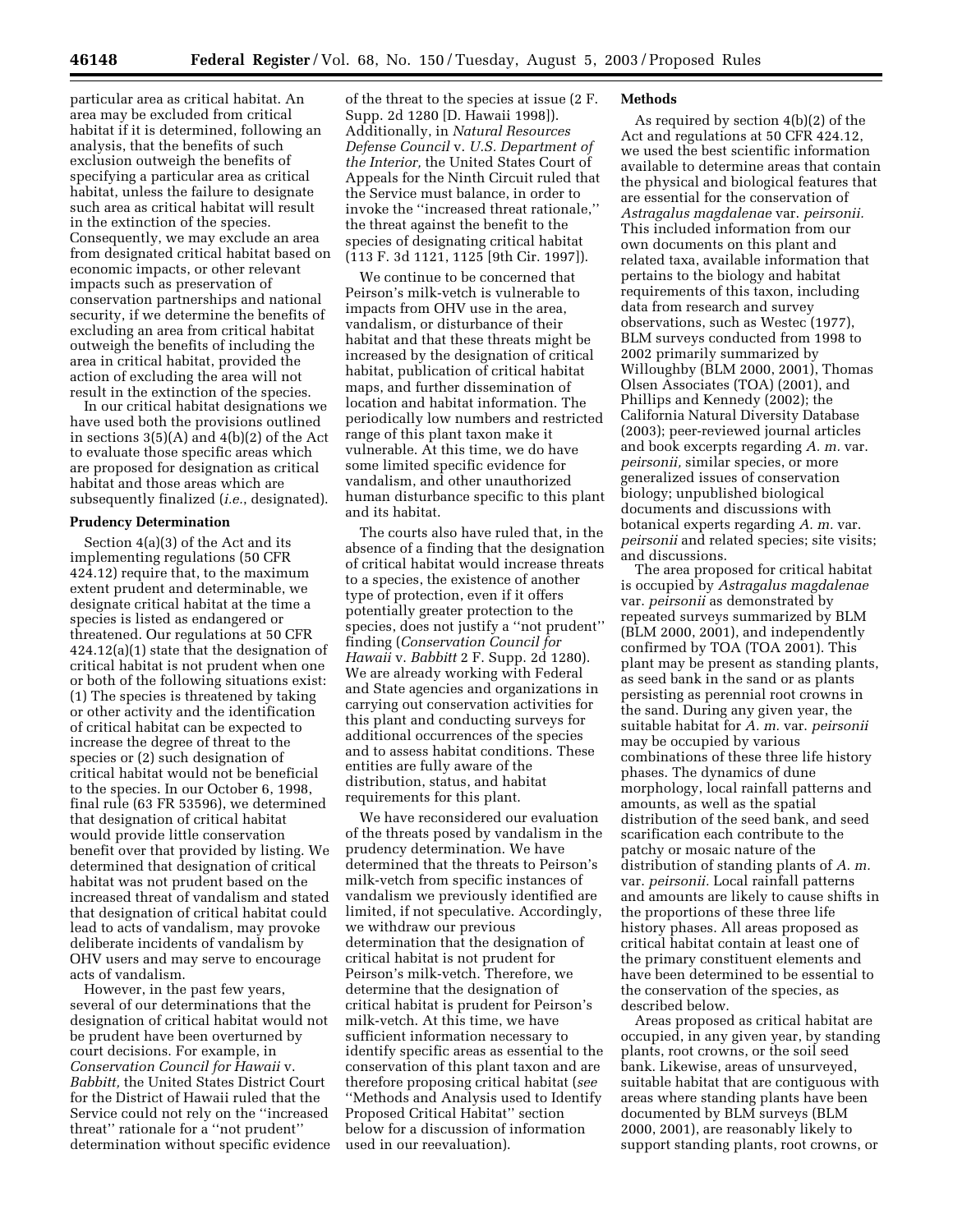a portion of the soil seed bank. BLM did not survey every west-to-east transect across the dunes, however, interpolation of earlier survey data (WESTEC 1977) and census data (TOA 2001) confirms the presence of *Astragalus magdalenae* var. *peirsonii* and the continuity of the northwest-to-southeast habitat. These data sustain our inclusion of these areas in the proposed critical habitat. These areas are not likely any bigger than naturally occurring gaps in the spatial distribution. As a result, these intervening areas, where standing plants may not have been documented are determined to be essential to the conservation of *A. m.* var. *peirsonii* because they contain the primary constituent elements and will accommodate the natural fluctuations and movement of populations as well as connectivity across the plants' range. Surveys need not have identified standing plants for an area to be considered occupied because a species may still be present at a site as part of the seed bank (Given 1994) or unsprouted root crowns.

The most extensive survey of the Algodones Dunes was conducted in 1977 (Westec 1977). This survey used 66 transects that ran across the dunes from west to east. Along the transects they recorded presence and relative abundance of standing plants of *Astragalus magdalenae* var. *peirsonii* and four other rare psammophytic scrub species. In 1998 the BLM began surveying for rare plants in the dunes repeating the methodology used by Westec in their 1977 survey; however, the BLM surveyed only 34 of the original 66 transects and employed a different abundance measure. The BLM conducted these surveys for 5 consecutive years (1998, 1999, 2000, 2001, and 2002) recording the presence and abundance of the rare plant taxa along the transects.

To determine the general range of *Astragalus magdalenae* var. *peirsonii* in the Algodones Dunes, we used survey information from published and unpublished documents and maps including Westec (1977), BLM (2000, 2001), and TOA (2001). Westec (1977) devised a grid system overlay for the Algodones Dunes. Each quadrant of the grid was approximately 0.45 mi (0.72 km) on a side. BLM reproduced this grid system to present data from their subsequent annual surveys from 1998 to 2002 (BLM 2000, 2001). Both Westec and BLM considered a grid square occupied if *A. m.* var. *peirsonii* was encountered anywhere within that grid square. For comparison, we also superimposed census data included by TOA (2001) on this same grid system.

We produced maps based on Westec (1977), BLM (2000, 2001), and TOA (2001) data. Because of the differences in survey methodologies and abundance classes used by these surveys, we considered each of these records to represent presence or absence only. Due to fluctuations in both the presence and abundance of *A. m.* var. *peirsonii* from year to year, we combined the data from multiple years of survey data. Also the various surveys recorded standing plants as the only measure of occupancy, not taking into account a dormant soil seed bank or root crowns.

The survey efforts, discussed above, provided us with the data necessary to construct a model showing which regions of the Algodones Dunes represent essential habitat for the *Astragalus magdalenae* var. *peirsonii.* The model that we created used the data collected by the BLM from 1998 to 2002 as the input data and the data collected by Westec 1977 and TOA 2001 as a means of verifying the information generated by the model. The BLM data was used as the input data source for the model because it was more current, covered multiple years, and used the same methodology each year. Time and resources precluded us from conducting independent surveys. Outlier occurrences evidenced only by Westec 1977 were not included because of the age of the report and the lack of substantiation by more recent BLM surveys.

In order to create this model we used the BLM data to extrapolate the values for four variables: (1) The presence or absence of standing plants of *A. m.* var. *peirsonii;* (2) the abundance of *A. m.* var. *peirsonii;* (3) the frequency of occurrence of *A. m.* var. *peirsonii;* and (4) the number of associated rare psammophytic plant taxa present. These variables were scored, then standardized, and finally compiled. We grouped the data into five categories and created a map depicting the distribution of the model's output. This map showed a strong band of high values that ran from the Northeast to the Southwest of the dune field. The portion of the dunes that corresponded to the top three categories represented the portion of the Algodones Dunes that is essential to the conservation of this species.

Analysis of four variables depicted on GIS-based maps provided us with information necessary for determining which areas of the Algodones Dunes are essential for the conservation of the species and contain the primary constituent elements. The first variable was that of the presence or absence of standing plants. This indicated localities where *Astragalus magdalenae*

var. *peirsonii* had been found in each of the five survey years either as seedlings or as older plants. The second variable gave us information about the relative abundance of *A. m.* var. *peirsonii* in each of the five survey years. The highest abundance class value recorded for each grid cell during the five survey years was used as the cell's value for this variable. This provided us with information to depict areas that seem to have higher plant densities, and thus presence of primary constituent elements. The third variable provided us with information about the frequency with which *A. m.* var. *peirsonii* occurred from year to year. This variable was calculated based on the number of times *A. m.* var. *peirsonii* was reported in a grid cell throughout the 5-year survey period. This was important in determining areas that continued to function as good habitat for *A. m.* var. *peirsonii* and were most likely to contain the primary constituent elements. Finally, we used the presence and absence data for the other rare psammophytic scrub taxa that occur in the Algodones dunes and are often found with *A. m.* var. *peirsonii* as the fourth variable. These plants included *Croton wigginsii, Helianthus niveus* ssp. *tephrodes, Palafoxia arida* var. *gigantea,* and *Pholisma sonorae.* For each grid cell, scores were assigned based on the number of these associated plants that were found over the course of the 5 years of surveys. Higher scores may indicate a greater abundance and persistence of *A. m.* var. *peirsonii* and/ or the diversity of associated psammophytic scrub species. Therefore, by this measure higher scores indicate the presence of higher quality psammophytic scrub habitat, and thus the presence of primary constituent elements.

Intrinsic to the creation of the essential habitat model for *Astragalus magdalenae* var. *peirsonii* was the application of several assumptions related to the (1) BLM study design (Willoughby 2000 and Willoughby 2001), (2) habitat and weather variability across the entire dune system, (3) paved roads as barriers to dispersal, (4) occurrences of plants and seeds in grid cells over different survey periods, and (5) model protocol. These assumptions are described to allow the reviewer to understand the potential strengths and limitations of the results of the habitat modeling. Based on the BLM study design, a consistent survey methodology was used for the plant surveys conducted in 1998, 1999, and 2000 (Willoughby 2000 and Willoughby 2001). Vegetation maps (BLM 2003),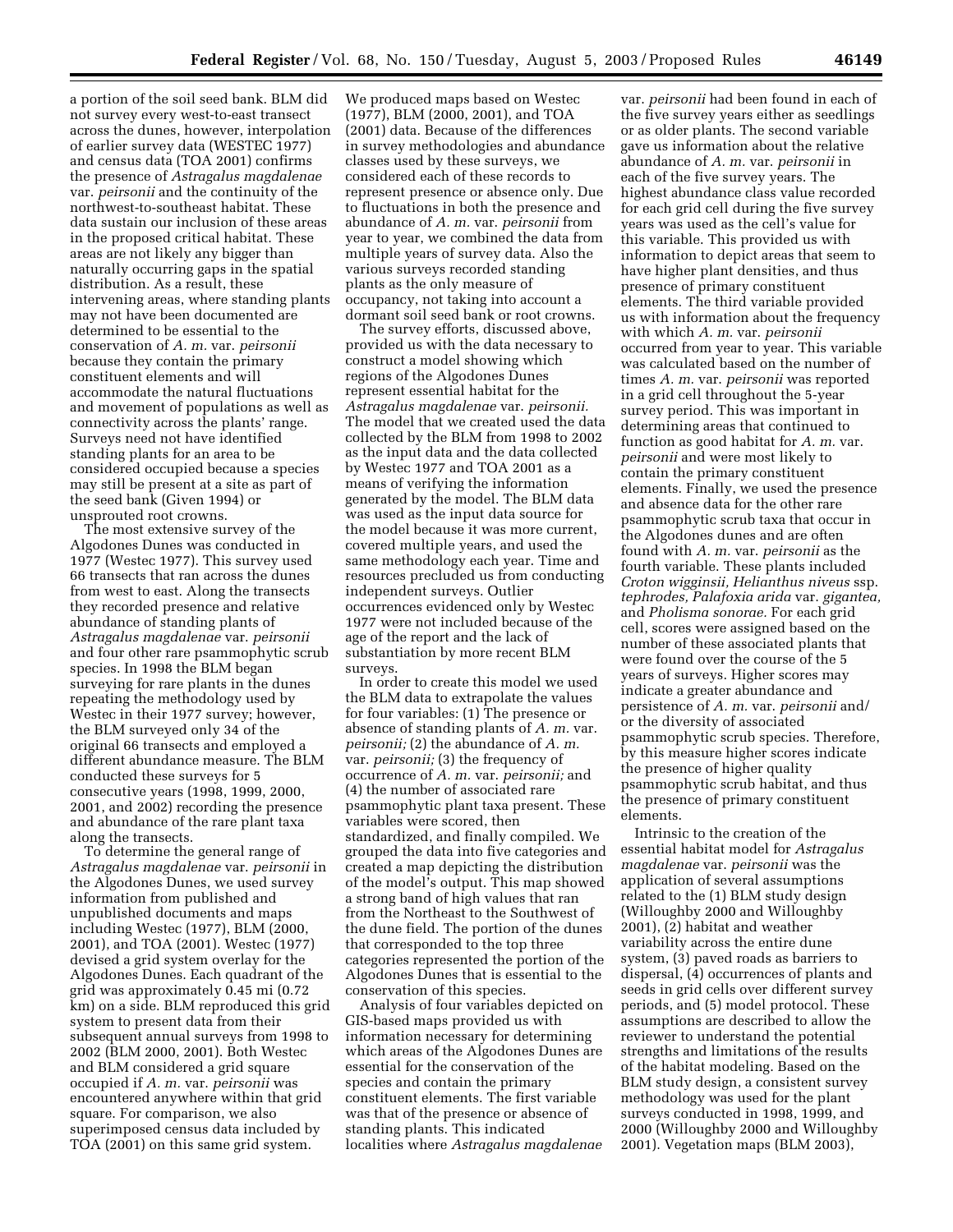wind patterns (Romspert and Burk 1979 and Norris and Norris 1961), and precipitation patterns (Willoughby 2000 and Willoughby 2001) supported our assumption that the habitat, in terms of dune action, precipitation, and vegetation, was uniform in variation and continuous throughout the dune system. Based on rainfall data collected from November 16, 2000 to March 16, 2001 (1.40 inches of precipitation was recorded at Cahuilla Ranger Station in the northwest part of the dunes and 2.67 inches of precipitation was reported at Buttercup Campground in the southern end of the dunes (Willoughby 2001)), BLM indicated that more precipitation may fall in the southern portion of the Algodones Dunes compared to the northern end of the dunes. However, given the limited precipitation data available for the Algodones Dunes (5 months) and the relatively short linear extent of the dunes (40 mi long) (64 km long), we could not project a rainfall gradient and, instead, assumed that the precipitation was uniformly variable and continuous throughout the dune system. Based on observations of unimpeded sand and wind movement across existing paved roads, we did not expect that the paved roads would represent a barrier to the dispersal of the fruits and seeds of *Astragalus magdalenae* var. *peirsonii*. Surveys conducted by BLM indicate variability in occurrences of standing plants from year to year (Willoughby 2000 and Willoughby 2001) and that at any given time, these occurrences may represent standing plants, root crown regrowth, or seedlings of *Astragalus magdalenae* var. *peirsonii*. We assumed that if standing plants were not found in a particular grid cell during a survey, but were recorded as present in other survey years, then that grid cell may be occupied by either root crowns or seeds of this species. BLM randomly selected survey transects and, as expected, this random selection results in gaps between transects. We projected the distribution of *Astragalus magdalenae* var. *peirsonii* across the gaps by assuming that the values of unknown grid cells are more closely related to nearby cells rather than distant cells.

From the data provided by BLM we were able to calculate scores for each of these variables and then extrapolate the values for each variable for the entire dune area. We made this extrapolation based on a statistical method called Kriging, which calculates new values for unsurveyed areas based on the known values for the cells that were surveyed. The data for these four variables was then standardized to a scale of 0 to 5

points so that the range of scores, from low to high, would be comparable to one another. The standardized scores were then totaled for each cell, for a possible high score of 20 points. This set of values was then further refined using the Kriging method to generate a map similar in appearance to a topographic map, showing the resulting scores of the model in the same way a topographic map shows variations in elevation. A line was then drawn around those areas of higher-quality psammophytic scrub habitat described above and considered essential to the conservation of *Astragalus magdalenae* var. *peirsonii.*

#### **Primary Constituent Elements**

In accordance with section  $3(5)(A)(i)$ of the Act and regulations at 50 CFR 424.12, in determining which areas to propose as critical habitat, we consider those physical and biological features (primary constituent elements) that are essential to the conservation of the species and that may require special management considerations or protection. These include but are not limited to: Space for individual and population growth and for normal behavior; food, water, air, light, minerals or other nutritional or physiological requirements; cover or shelter; sites for germination or seed dispersal; and habitats that are protected from disturbance or are representative of the historic geographical and ecological distributions of a species.

Much of what is known about the specific physical and biological requirements of *Astragalus magdalenae* var. *peirsonii* is described in the Background section of this proposal and in the final listing rule. The proposed critical habitat is designed to provide sufficient habitat to maintain selfsustaining populations of *A. m.* var. *peirsonii* throughout its range and to provide those habitat components essential for the conservation of the species. These habitat components provide for: (1) Individual and population growth, including sites for germination, pollination, reproduction, pollen and seed dispersal, and seed bank; (2) intervening areas that allow gene flow and provide connectivity or linkage within segments of the larger population; and (3) areas that provide basic requirements for growth, such as water, light, and minerals.

The conservation of *Astragalus magdalenae* var. *peirsonii* is dependent upon a number of factors including the protection and management of existing population sites and habitat, the maintenance of normal ecological functions within these sites, including connectivity between groups of plants

within close geographic proximity to facilitate gene flow among the sites by pollinator activity and fruit as well as seed dispersal. Some of the factors associated with the observed and potential distribution of this species include: seeds will likely germinate if germination requirements of scarification and moisture are met within a germination time frame for the species (Porter, *in litt.* 2003); germination patterns likely reflect the distribution of the seed bank in the shifting sands, (seeds will not effectively germinate below a certain depth); and distribution patterns of standing plants may, in large part, reflect the distribution pattern of adequate rainfall for a particular year.

The areas we are proposing to designate as critical habitat provide some or all of the habitat components essential for the conservation of *Astragalus magdalenae* var. *peirsonii.* These habitat components and primary constituent elements are generally associated with psammophytic scrub (*e.g., Croton wigginsii, Eriogonum deserticola, Helianthus niveus* ssp. *tephrodes, Palafoxia arida* var. *gigantea, Pholisma sonorae,* and *Tiquilia plicata*). Based on the best available information at this time, the primary constituent elements of critical habitat for *A. m.* var. *peirsonii* consist of:

(1) Intact, active sand dune systems (defined as sand areas that are subject to sand-moving winds that result in natural expanses of slopes and swales) within the historical range of *A. m.* var. *peirsonii* that are characterized by:

(A) substrates of the Rositas soil series, specifically Rositas fine sands of sufficient depth to promote *A. m.* var. *peirsonii* and discourage creosote bush scrub; and

(B) wind-formed slopes of less than 30 degrees, but generally less than 20 degrees.

## **Criteria Used To Identify Critical Habitat**

We identified critical habitat essential to the conservation of *Astragalus magdalenae* var. *peirsonii* in the primary locations where it currently occurs or has been known to occur in the Algodones Dunes. We are proposing to designate critical habitat to maintain self-sustaining populations of *A. m.* var. *peirsonii* within the range of the taxon in the United States.

*Astragalus magdalenae* var. *peirsonii* has a very limited range even within the Algodones Dunes. Less than one-third of the area delineated by the ISDRA has documented occurrences of *A. m.* var. *peirsonii.* Extreme fluctuations in populations have been demonstrated.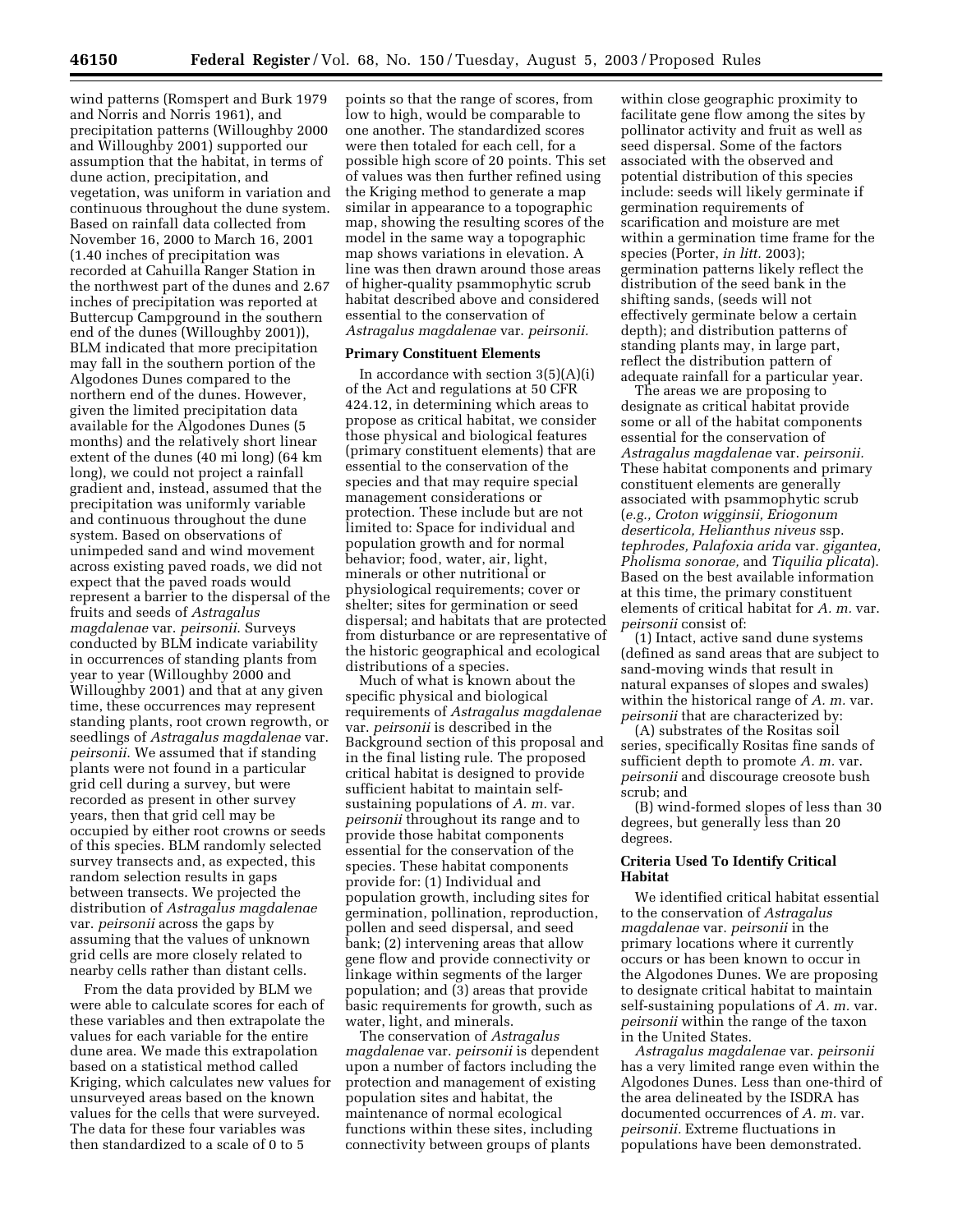As a result, it is likely in some years that these areas, therefore, would not trigger few, if any, seeds are added to the soil seed bank. The patchy distribution of the plants in any given year is likely a combination of several factors including the dynamics of dune morphology, local rainfall patterns and amounts, as well as the spatial distribution of the seed bank, and seed scarification.

We delineated the proposed critical habitat by creating data layers in a GIS format. Because of the dynamic nature of the distribution of this plant, the cyclic nature of suitable climatic regimes, and the presence of a seed bank for *Astragalus magdalenae* var. *peirsonii,* grid squares where this plant has not been encountered are included as critical habitat if they are contiguous with grid squares where the plant has been found and possess the primary constituent elements and are considered occupied. Another reason for their inclusion is that there are gaps in those transects surveyed by Westec and BLM. The TOA (2001) survey bridged some of these gaps and leave little doubt that additional surveys in previously unsurveyed transects would likely fill in the east-to-west pattern as well. The BLM surveys serve as the basis for the mapping of critical habitat. An exception to this is instances where Westec (1977) data is the only source of a record. Because BLM has included only 34 west-east transects along the length of the dunes, and additional data from TOA (2001) and Westec (1977) tend to bridge the gaps between BLM's transects, we considered the northwest to southeast distribution to be generally continuous.

In order to provide legal descriptions of the critical habitat boundaries, we then used an overlayed 100-meter grid to establish Universal Transverse Mercator (UTM) North American Datum 27 (NAD 27) coordinates which, when connected, provided the critical habitat unit boundaries.

In designating critical habitat, we made an effort to avoid developed areas, OHV staging areas, and disturbed areas along roadways that are unlikely to contain the primary constituent elements and therefore contribute to the conservation of *Astragalus magdalenae* var. *peirsonii.* However, we did not map critical habitat in sufficient detail to exclude all developed areas, or other lands unlikely to contain the primary constituent elements essential for the conservation of *A. m.* var. *peirsonii.* Areas within the boundaries of the mapped units, such as buildings, roads, parking lots, railroad tracks, canals, and other paved areas, will not contain one or more of the primary constituent elements. Federal actions limited to

a consultation under section 7 of the Act, unless they affect the species or primary constituent elements in adjacent critical habitat.

#### **Special Management Considerations**

Special management considerations or protections may be needed to maintain the physical and biological features as well as the primary constituent elements that are essential for the conservation of *Astragalus magdalenae* var. *peirsonii* within the unit being proposed as critical habitat. As noted in the Critical Habitat section, ''special management considerations or protection'' is a term that originates in section 3(5)(A) of the Act under the definition of critical habitat. We believe that the proposed critical habitat unit may require the special management considerations or protections outlined below.

1. The dune composition and structure should be maintained in a manner compatible with the natural distribution pattern of *Astragalus magdalenae* var. *peirsonii* and be conducive to the persistence of associated psammophytic scrub species and discourage creosote bush scrub.

2. The direct and indirect impacts of OHVs on individual plants, as well as on the plants reproductive capacity, must be scientifically determined. These impacts must be assessed at a relevant time scale to determine seasonal impact, frequency of impact, duration of impacts, and pattern of impacts. This may allow an objective application of acceptable levels and timing of OHV activity in each of the BLM recreation management areas.

Recently, the BLM issued a Recreation Area Management Plan (RAMP) for the Imperial San Dunes (BLM 2003). A specified major focus of the RAMP is to ensure that the ''world class opportunities'' of Imperial Sand Dunes Recreation Area (ISDRA) are continuously available while responding to increased need for protection of plant and animal species in the dunes (BLM 2003). Species specific management needs and measures for *Astragalus magdalenae* var. *peirsonii* are not addressed in the RAMP. In the RAMP, BLM does include a monitoring/study plan that they propose to implement. The results of this monitoring would be incorporated into a management plan developed for *Astragalus magdalenae* var. *peirsonii*.

Within the ISDRA only the North Algodones Dune Wilderness Area (Wilderness Area) will remain closed to public motorized vehicle use. Although the Wilderness Area does not allow

motorized recreational use, it is open to non-motorized public uses including hiking and horseback riding. Additionally, vehicular use by the California Department of Fish and Game, the Border Patrol and other permitted entities will be allowed. The Wilderness Area is not actively managed for the conservation of plant and animal species, rather management will take the form of ''minimal and subtle on-site controls and restrictions.''

#### **Proposed Critical Habitat Designation**

Lands proposed for critical habitat designation include Federal and private lands. The approximate areas of proposed critical habitat by land ownership are shown previously in this document in table 1.

The proposed critical habitat areas constitute our best assessment of the areas essential for the conservation of *Astragalus magdalenae* var. *peirsonii* and *provide* the primary constituent elements **described above.** The critical habitat includes locations where standing plants of *A. m.* var. *peirsonii* have been observed during BLM and Westec surveys. Because of the natural fluctuations in population numbers and timing of rainfall and pattern of seed germination, standing plants may not appear in all areas of critical habitat every year. Within the boundary of critical habitat we also include areas contiguous to those where standing plants have been recorded, and where, because of plant proximity and habitat continuity, we have no reason to doubt the presence of plants as a seed bank. This has been supported by recent findings from a single survey by TOA (2001) that found plants in areas of the dunes interspersed with those included in the BLM transects.

The Algodones Dunes Critical Habitat Unit is in eastern Imperial County, California. This is the only region in the United States where there are deep dunes maintained by dune-building winds that result in natural expanses of swales and slopes under 20 degrees slope, and appropriate Rositas soils. This is also the only region of the United States that supports an extant population of *Astragalus magdalenae* var. *peirsonii*, and we have no evidence that another such area exists. It extends, as an elongate triangle shape, from the International Boundary northward in a northwesterly direction. The western boundary parallels the Coachella Canal. The eastern boundary is generally half way between this and Ted Kipf Road to the east. The northern end attenuates to a point near the convergence of the Coachella Canal and Ted Kipf Road.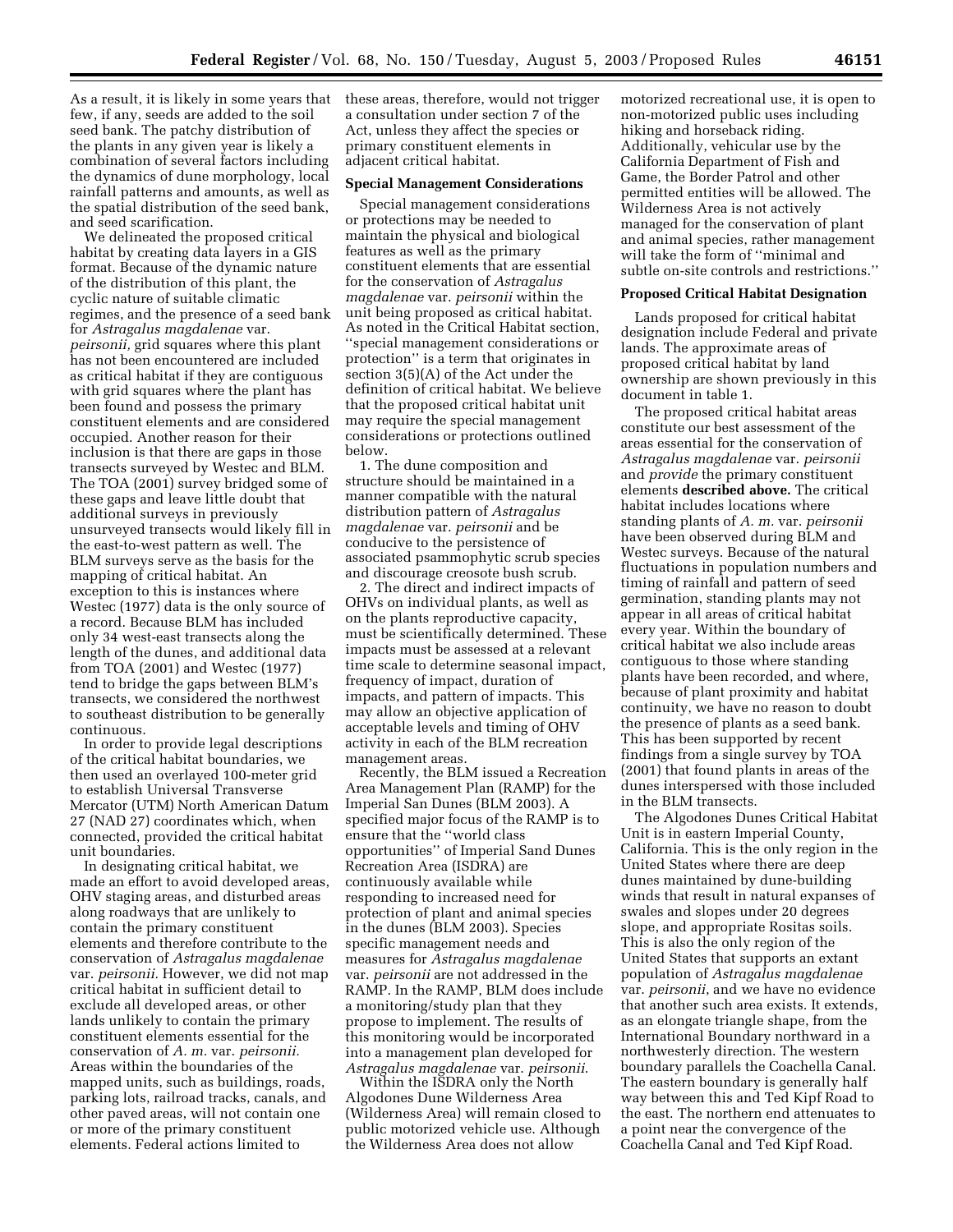The Algodones Dunes Critical Habitat Unit has three separate portions separated by highways. The discontinuities associated with the highways are likely traversed occasionally by mature fruits dispersed by the wind as well as by pollinators. The northern portion of the Unit is north of State Highway 78. The majority of the northern portion of the critical habitat lies within the North Algodones Dunes Wilderness. The central portion of the Unit is south of State Highway 78 and north of Interstate 8. This portion of the Unit extends from the leeward side of the dunes east of the Coachella Canal eastward to approximately one half the distance to Ted Kipf Road on the eastern side of the Algodones Dunes. West of the central portion of the critical habitat, there are at least 11 campgrounds mostly associated with the Gecko Road area. The southern portion of the Unit is south of Interstate 8 and includes campgrounds and a major OHV staging area. *Astragalus magdalenae* var. *peirsonii* has consistently been found in the Buttercup Management Area. A primary feature of the area are the barchan dunes that between 1953 and 1968 were determined to migrate toward the southeast (Smith 1978). This pattern is likely still operative. This area is important to the conservation of *A. m.* var. *peirsonii* because it provides the only potential connectivity between the range of the plant in the United States and that in Mexico.

# **Effects of Critical Habitat Designation**

# **Section 7 Consultation**

Section 7(a) of the Act requires Federal agencies, including the Service, to ensure that actions they fund, authorize, permit, or carry out do not destroy or adversely modify critical habitat. Destruction or adverse modification of critical habitat occurs when a Federal action directly or indirectly alters critical habitat to the extent that it appreciably diminishes the value of critical habitat for the conservation of the species. Individuals, organizations, States, local governments, and other non-Federal entities are affected by the designation of critical habitat only if their actions occur on Federal lands, require a Federal permit, license, or other authorization, or involve Federal funding.

In our regulations at 50 CFR 402.02, we define destruction or adverse modification as ''a direct or indirect alteration that appreciably diminishes the value of critical habitat for both the survival and recovery of a listed species. Such alterations include, but are not limited to: alterations adversely

modifying any of those physical or biological features that were the basis for determining the habitat to be critical.'' However, in a March 15, 2001, decision of the United States Court of Appeals for the Fifth Circuit (*Sierra Club* v. *U.S. Fish and Wildlife Service et al.*, F.3d 434), the Court found our definition of destruction or adverse modification to be invalid. In response to this decision, we are reviewing the regulatory definition of adverse modification in relation to the conservation of the species.

Section 7(a) of the Act requires Federal agencies, including the Service, to evaluate their actions with respect to any species that is proposed or listed as endangered or threatened, and with respect to its critical habitat, if any is designated or proposed. Regulations implementing this interagency cooperation provision of the Act are codified at 50 CFR part 402. Section 7(a)(4) of the Act requires Federal agencies to confer with us on any action that is likely to jeopardize the continued existence of a proposed species or result in destruction or adverse modification of proposed critical habitat. Conference reports provide conservation recommendations to assist Federal agencies in eliminating conflicts that may be caused by their proposed actions. The conservation measures in a conference report are advisory.

We may issue a formal conference report, if requested by the Federal action agency. Formal conference reports include an opinion that is prepared according to 50 CFR 402.14, as if the species was listed or critical habitat designated. We may adopt the formal conference report as the biological opinion when the species is listed or critical habitat designated, if no substantial new information or changes in the action alter the content of the opinion (50 CFR 402.10(d)).

If a species is listed or critical habitat is designated, section 7(a)(2) of the Act requires Federal agencies to ensure that activities they authorize, fund, or carry out are not likely to jeopardize the continued existence of such a species or to destroy or adversely modify its critical habitat. If a Federal action may affect a listed species or its critical habitat, the responsible Federal agency (action agency) must enter into consultation with us. Through this consultation, the Federal action agency would ensure that the permitted actions do not destroy or adversely modify critical habitat.

If we issue a biological opinion concluding that a project is likely to result in the destruction or adverse modification of critical habitat, we also

provide ''reasonable and prudent alternatives'' to the project, if any are identifiable. Reasonable and prudent alternatives are defined at 50 CFR 402.02 as alternative actions identified during consultation that can be implemented in a manner consistent with the intended purpose of the action, that are consistent with the scope of the Federal agency's legal authority and jurisdiction, that are economically and technologically feasible, and that the Director believes would avoid the likelihood of jeopardizing the continued existence of listed species or resulting in the destruction or adverse modification of critical habitat.

Regulations at 50 CFR 402.16 require Federal agencies to reinitiate consultation on previously reviewed actions under certain circumstances, including instances where critical habitat is subsequently designated and the Federal agency has retained discretionary involvement or control over the action or such discretionary involvement or control is authorized by law. Consequently, some Federal agencies may request reinitiating of consultation or conference with us on actions for which formal consultation has been completed, if those actions may affect designated critical habitat, or adversely modify or destroy proposed critical habitat.

Activities that, when carried out, funded, or authorized by a Federal agency, may affect critical habitat and require that a section 7 consultation be conducted include, but are not limited to:

(1) Activities that disturb or degrade the structure of the dunes (ridges, slip faces, bowls, and swales);

(2) Activities that irreversibly compact or disturb the sand such that seeds of *Astragalus magdalenae* var. *peirsonii* are not capable of germinating or plants are not able to survive; and,

(3) Activities that alter the existing hydrology or reduce soil moisture by lowering the groundwater table or redirecting surface flows.

Activities that may destroy or adversely modify critical habitat include those that alter the primary constituent elements to an extent that the value of critical habitat for both the survival and recovery of Peirson's milk-vetch is appreciably reduced. We note that such activities may also jeopardize the continued existence of the species.

We recognize that the proposed designation of critical habitat may not include all of the habitat areas that may eventually be determined to be necessary for the recovery of the species. For these reasons, we want to ensure that the public is aware that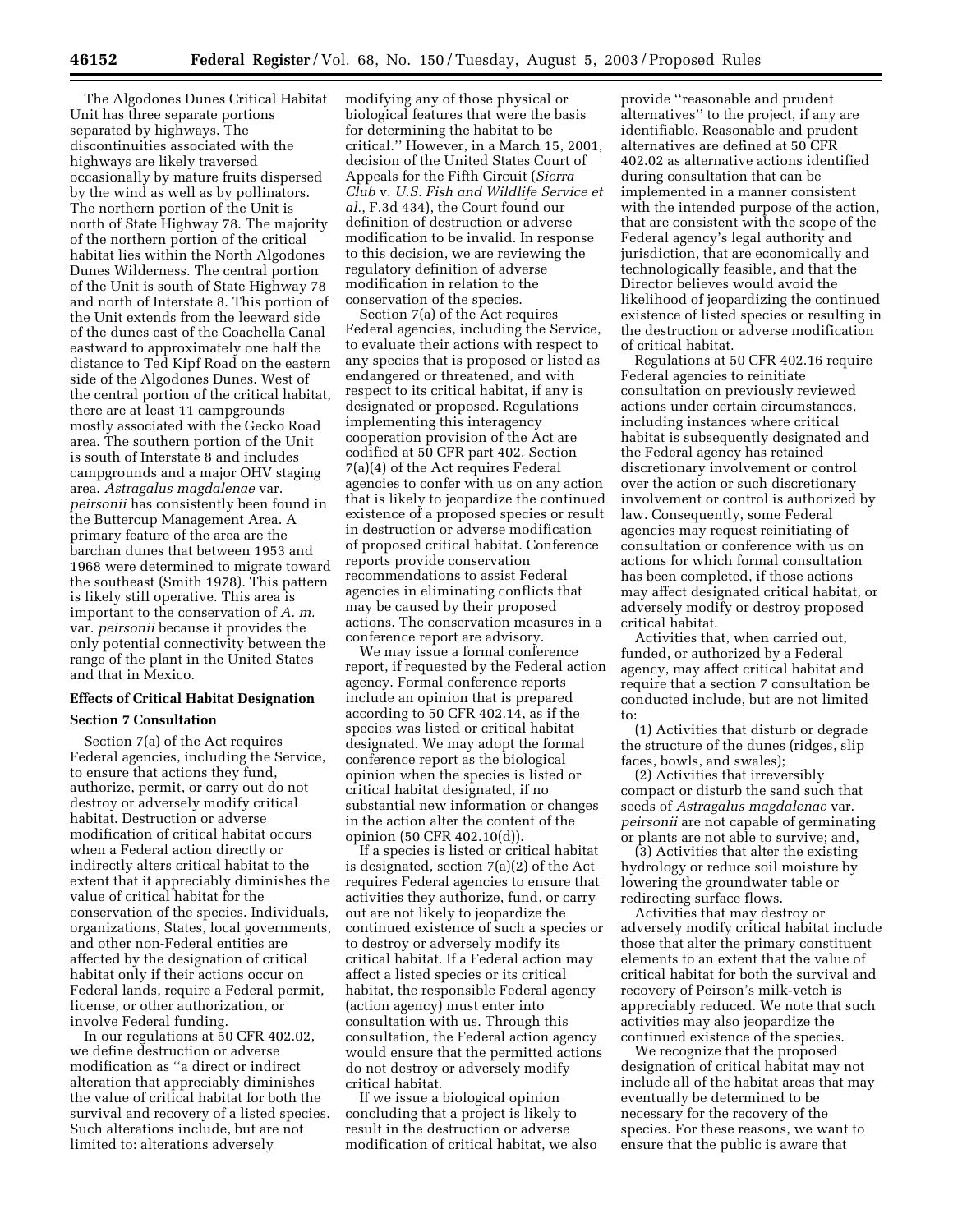critical habitat designations do not signal that habitat outside the proposed designation is unimportant or may not be required for recovery. Areas outside the proposed critical habitat designation will continue to be subject to conservation actions that may be implemented under section 7(a)(1) of the Act and to the regulatory protections afforded by the section 7(a)(2) jeopardy standard and the prohibitions of section 9 of the Act. Critical habitat designations made on the basis of the best available information at the time of designation will not control the direction and substance of future recovery plans, habitat conservation plans, or other species conservation planning efforts if new information available to these planning efforts calls for a different outcome.

Section 4(b)(8) of the Act requires us to evaluate briefly and describe, in any proposed or final regulation that designates critical habitat, those activities involving a Federal action that may adversely modify such habitat or that may be affected by such designation. Activities that may destroy or adversely modify critical habitat would be those that alter the primary constituent elements to the extent that the value of critical habitat for the conservation of the *Astragalus magdalenae* var. *peirsonii* is appreciably reduced. The actions listed previously are activities that may affect critical habitat and are not necessarily actions that would result in adverse modification. We also note that such activities may also jeopardize the continued existence of the species.

Moreover, we completed a section 7 consultation with BLM on the Imperial Sand Dunes Recreational Area Management Plan (RAMP) (FWS–IMP– 3419.2) dated April 3, 2003. In that biological opinion, we concluded that the implementation of the RAMP is not likely to jeopardize the continued existence of *Astragalus magdalenae* var. *peirsonii.* BLM will modify the monitoring plan to include (1) dunewide monitoring of *A. m.* var. *peirsonii*, (2) dune-wide monitoring and calibration of OHV use patterns, (3) two experimental studies on the effects of OHVs on *A. m.* var. *peirsonii*, (4) examination for correlation between OHV use patterns and *A. m.* var. *peirsonii* population levels, (5) modeling of *A. m.* var. *peirsonii* populations under various management scenarios, and (6) an implementation schedule. In addition, BLM proposes to establish triggers to activate alternative management actions when visitation exceeds target levels and to reinitiate consultation (1) if *A. m.* var. *peirsonii*

population levels in individual Management Areas fall to 50 percent of baseline in a comparable rainfall year (at or above the long-term mean), and (2) after accumulation of 4 years of monitoring information. This information will be valuable in determining the effects of the RAMP on critical habitat. While BLM's proposed action has not been analyzed in the context of a final designation of critical habitat, we expect that a similar approach would be used to evaluate whether the implementation of the RAMP would result in destruction or adverse modification of critical habitat.

If you have questions regarding whether specific activities will constitute destruction or adverse modification of critical habitat, contact the Field Supervisor, Carlsbad Fish and Wildlife Office (see **ADDRESSES** section). Requests for copies of the regulations on listed wildlife and plants and inquiries about prohibitions and permits may be addressed to the U.S. Fish and Wildlife Service, Branch of Endangered Species, 911 N.E. 11th Ave, Portland, OR 97232 (telephone 503/231–2063; facsimile 503/231–6243).

All lands proposed as critical habitat are within the geographical area occupied by the species and are necessary for the conservation of *Astragalus magdalenae* var. *peirsonii.* Federal agencies already consult with us on actions that may affect *A. m.* var. *peirsonii* to ensure that their actions do not jeopardize the continued existence of the species. Thus, we do not anticipate substantial additional regulatory protection will result from critical habitat designation.

#### **Economic Analysis**

Section 4(b)(2) of the Act requires us to designate critical habitat on the basis of the best scientific and commercial data available and to consider the economic and other relevant impacts of designating a particular area as critical habitat. We may exclude areas from critical habitat upon a determination that the benefits of such exclusions outweigh the benefits of specifying such areas as critical habitat. We cannot exclude such areas from critical habitat when such exclusion will result in the extinction of the species.

An analysis of the economic impacts of proposing critical habitat for the *Astragalus magdalenae* var. *peirsonii* is being prepared. We will announce the availability of the draft economic analysis as soon as it is completed, at which time we will seek public review and comment. At that time, copies of the draft economic analysis will be available for downloading from the

Internet at *<http://carlsbad.fws.gov>*, or by contacting the Carlsbad Fish and Wildlife Office directly (*see* **ADDRESSES** section).

## **Peer Review**

In accordance with our policy published on July 1, 1994 (59 FR 34270), we will solicit the expert opinions of at least three appropriate and independent specialists regarding this proposed rule. The purpose of such review is to ensure that our critical habitat designation is based on scientifically sound data, assumptions, and analyses. We will send these peer reviewers copies of this proposed rule immediately following publication in the **Federal Register**. We will invite these peer reviewers to comment, during the public comment period, on the specific assumptions and conclusions regarding the proposed designation of critical habitat.

We will consider all comments and information received during the 60-day comment period on this proposed rule as we prepare our final rulemaking. Accordingly, the final designation may differ from this proposal.

#### **Public Hearings**

The Act provides for one or more public hearings on this proposal, if requested. Requests must be received within 45 days of the date of publication of the proposal in the **Federal Register**. Such requests must be made in writing and be addressed to the Field Supervisor (*see* **ADDRESSES** section). We will schedule public hearings on this proposal, if any are requested, and announce the dates, times, and places of those hearings in the **Federal Register** and local newspapers at least 15 days prior to the first hearing.

#### **Clarity of the Rule**

Executive Order 12866 requires each agency to write regulations and notices that are easy to understand. We invite your comments on how to make this proposed rule easier to understand, including answers to questions such as the following: (1) Are the requirements in the proposed rule clearly stated? (2) Does the proposed rule contain technical jargon that interferes with the clarity? (3) Does the format of the proposed rule (grouping and order of the sections, use of headings, paragraphing, etc.) aid or reduce its clarity? (4) Is the description of the notice in the **SUPPLEMENTARY INFORMATION** section of the preamble helpful in understanding the proposed rule? (5) What else could we do to make this proposed rule easier to understand?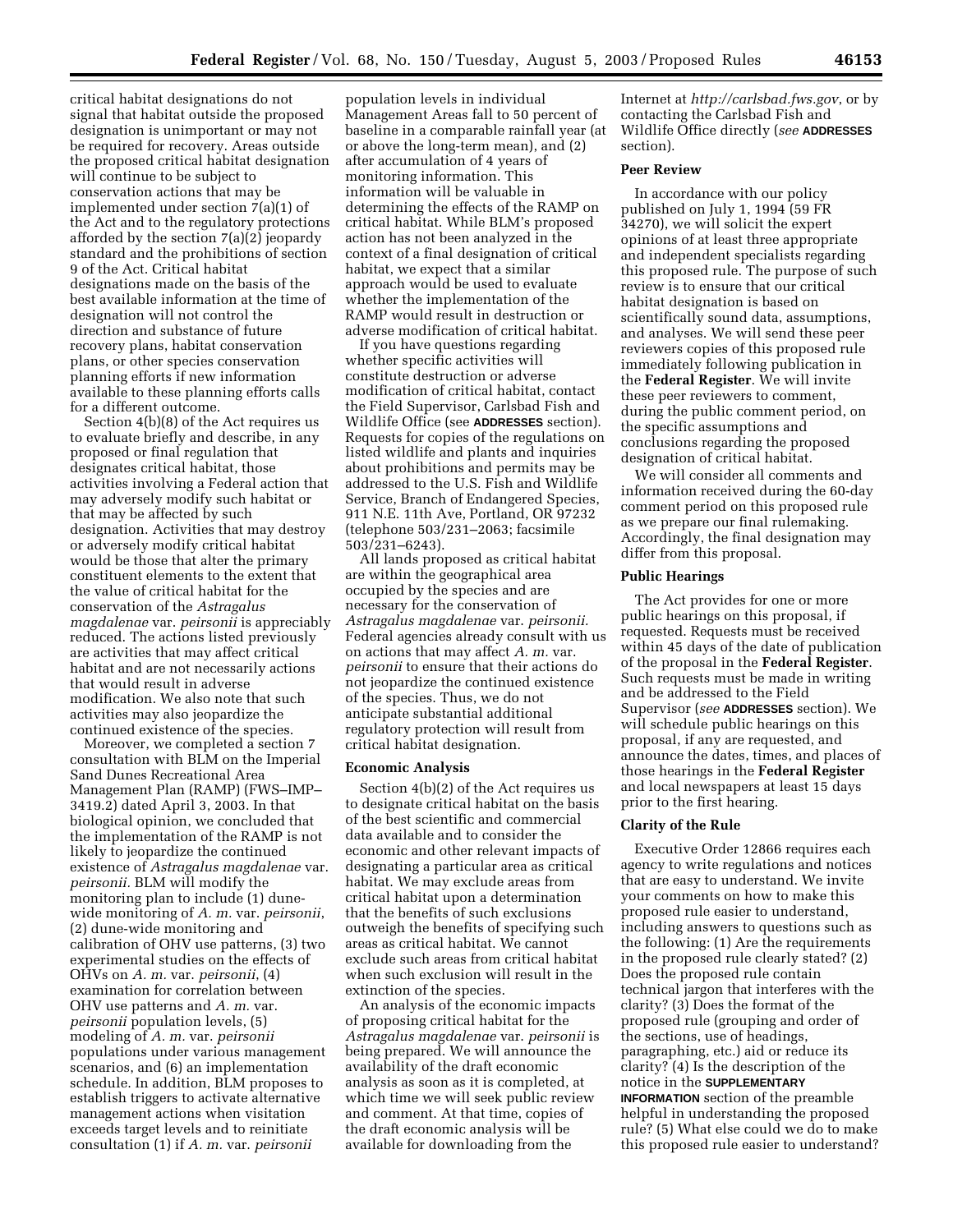Send a copy of any comments on how we could make this proposed rule easier to understand to: Office of Regulatory Affairs, Department of the Interior, Room 7229, 1849 C Street, NW., Washington, DC 20240. You may e-mail your comments to this address: *[Exsec@ios.doi.gov.](mailto:Exsec@ios.doi.gov)*

#### **Required Determinations**

#### **Regulatory Planning and Review**

In accordance with Executive Order 12866, this document is not a significant rule and, therefore, was not reviewed by the Office of Management and Budget (OMB). We will be preparing a draft economic analysis of this proposed action; we will use this analysis to meet the requirement of section 4(b)(2) of the Act to determine the economic consequences of designating the specific areas as critical habitat and excluding any area from critical habitat if it is determined that the benefits of such exclusion outweigh the benefits of specifying such areas as part of the critical habitat, unless failure to designate such area as critical habitat will lead to the extinction of the *Astragalus magdalenae* var. *peirsonii.* This draft economic analysis will be made available for public review and comment before we finalize this designation. At that time, copies of the analysis will be available for downloading from the Carlsbad Fish and Wildlife Office's Internet website at *<http://carlsbad.fws.gov>*or by contacting the Carlsbad Fish and Wildlife Office directly (*see* **ADDRESSES** section)

## **Regulatory Flexibility Act (5 U.S.C. 601**  *et seq.***)**

Under the Regulatory Flexibility Act (5 U.S.C. 601 *et seq.*, as amended by the Small Business Regulatory Enforcement Fairness Act (SBREFA) of 1996), whenever an agency is required to publish a notice of rulemaking for any proposed or final rule, it must prepare and make available for public comment a regulatory flexibility analysis that describes the effects of the rule on small entities (*i.e.*, small businesses, small organizations, and small government jurisdictions). However, no regulatory flexibility analysis is required if the head of the agency certifies the rule will not have a significant economic impact on a substantial number of small entities. SBREFA amended the Regulatory Flexibility Act to require Federal agencies to provide a statement of the factual basis for certifying that a rule will not have a significant economic impact on a substantial number of small entities. SBREFA also amended the Regulatory Flexibility Act

to require a certification statement. Based on the information that is available to us at this time, we are certifying that this proposed designation of critical habitat will not have a significant economic impact on a substantial number of small entities. The following discussion explains our rationale.

According to the Small Business Administration (SBA), small entities include small organizations, including any independent nonprofit organization that is not dominant in its field, and small governmental jurisdictions, including school boards and city and town governments that serve fewer than 50,000 residents, as well as small businesses. The SBA defines small businesses categorically and has provided standards for determining what constitutes a small business at 13 [CFR 121–201 \(also found at](http://www.sba.gov/size/) *http:// www.sba.gov/size/)*, which the Regulatory Flexibility Act requires all Federal agencies to follow. To determine if potential economic impacts to these small entities are significant, we consider the types of activities that might trigger regulatory impacts under this rule as well as the types of project modifications that may result.

The Regulatory Flexibility Act does not explicitly define either ''substantial number'' or ''significant economic impact.'' Consequently, to assess whether a ''substantial number'' of small entities is affected by this designation, this analysis considers the relative number of small entities likely to be impacted in the area. Similarly, this analysis considers the relative cost of compliance on the revenues/profit margins of small entities in determining whether or not entities incur a ''significant economic impact.'' Only small entities that are expected to be directly affected by the designation are considered in this portion of the analysis. This approach is consistent with several judicial opinions related to the scope of the Regulatory Flexibility Act. (*Mid-Tex Electric Co-Op, Inc.* v. *F.E.R.C.* and *American Trucking Associations, Inc.* v. *EPA*).

To determine if the rule would affect a substantial number of small entities, we considered the number of small entities affected within particular types of economic activities (*e.g.*, housing development, grazing, oil and gas production, timber harvesting). We applied the ''substantial number'' test individually to each affected industry to determine if certification is appropriate. In estimating the numbers of small entities potentially affected, we also considered whether their activities have any Federal involvement; some kinds of

activities are unlikely to have any Federal involvement and so will not be affected by critical habitat designation.

Designation of critical habitat only affects activities conducted, funded, or permitted by Federal agencies; non-Federal activities are not affected by the designation if they lack a Federal nexus. In areas where the species is present, Federal agencies funding, permitting, or implementing activities are already required to avoid jeopardizing the continued existence of the *Astragalus magdalenae* var. *peirsonii* through consultation with us under section 7 of the Act. If this critical habitat designation is finalized, Federal agencies must also consult with us to ensure that their activities do not destroy or adversely modify designated critical habitat through consultation with us.

Should a federally funded, permitted, or implemented project be proposed that may affect designated critical habitat, we will work with the Federal action agency and any applicant, through section 7 consultation, to identify ways to implement the proposed project while minimizing or avoiding any adverse effect to the species or critical habitat. In our experience, the vast majority of such projects can be successfully implemented with at most minor changes that avoid significant economic impacts to project proponents.

Based on our experience with section 7 consultations for all listed species, virtually all projects-including those that, in their initial proposed form, would result in jeopardy or adverse modification determinations in section 7 consultations—can be implemented successfully with, at most, the adoption of reasonable and prudent alternatives. These measures, by definition, must be economically feasible and within the scope of authority of the Federal agency involved in the consultation. The kinds of actions that may be included in future reasonable and prudent alternatives include avoidance, conservation set-asides, management of competing non-native species, restoration of degraded habitat, construction of protective fencing, and regular monitoring. These measures are not likely to result in a significant economic impact to project proponents.

In the case of *Astragalus magdalenae* var. *peirsonii,* our review of the consultation history for this plant suggests that the proposed designation of critical habitat is not likely to have a significant impact on any small entities or classes of small entities. The only class of small entities that could be affected by this designation is the off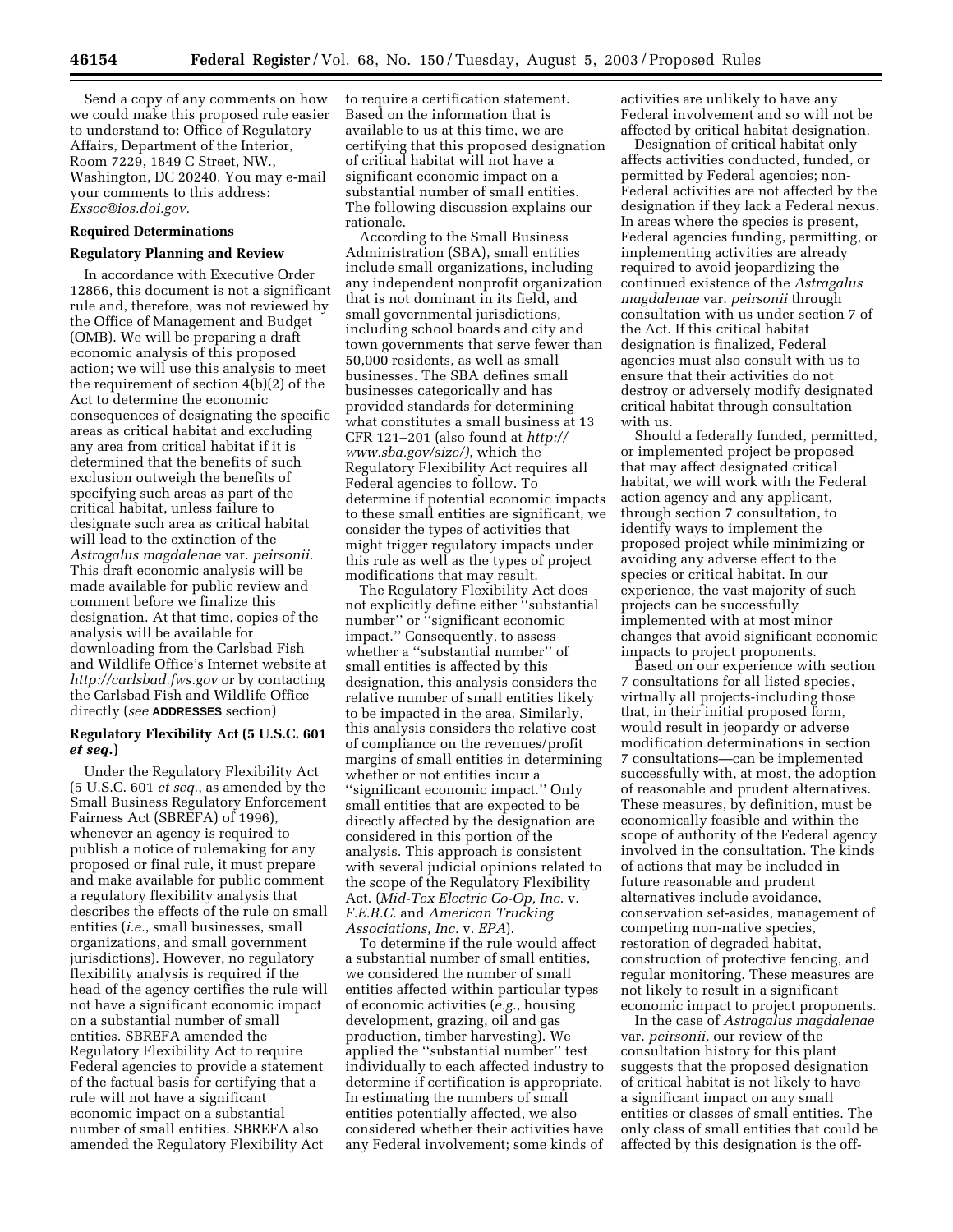highway vehicle industry. To identify potential small entities related to offhighway vehicle use that may be affected by the proposed designation, we considered the membership list of the Off-Road Business Association (updated June 11, 2003) to be an indication of the potential number of small entities that may be affected by the proposed designation of critical habitat. Based on the June 11, 2003, list, 247 companies were members of the Off-Road Business Association. Most of the Off-Road Business Association members represented business primarily located in California.

We considered the potential relative cost of compliance to these small entities and evaluated only small entities that are expected to be directly affected by the proposed designation of critical habitat. Based on the consultation history for *Astragalus magdalenae* var. *peirsonii,* we do not anticipate that the proposed designation of critical habitat will result in increased compliance costs for small entities. The business activities of these small entities and their effects on *Astragalus magdalenae* var. *peirsonii* or its proposed critical habitat have not directly triggered a section 7 consultation with the Service under the jeopardy standard and likely would not trigger a section 7 consultation under the adverse modification standard after designation of critical habitat. The proposed designation of critical habitat does not, therefore, create a new cost for the small entities to comply with the proposed designation. Instead, proposed designation only impacts Federal agencies that conduct, fund, or permit activities that may affect critical habitat for *Astragalus magdalenae* var. *peirsonii.* Moreover, none of the small entities have been applicants with a Federal agency for a section 7 consultation with the Service. On April 3, 2003, we also completed a section 7 consultation with BLM on the Imperial Sand Dunes RAMP. In that biological opinion, we concluded that the implementation of the RAMP is not likely to jeopardize the continued existence of *Astragalus magdalenae* var. *peirsonii.* Thus, we conclude that the proposed designation of critical habitat is not likely to result in a significant impact to this group of small entities.

In addition, we completed an informal section 7 consultation with BLM on the potential effects to *Astragalus magdalenae* var. *peirsonii* of a private company filming a movie on Federal lands within the Algodones Dunes. Given the relatively small number of consultations related to filmmaking activities on Federal lands

within the Algodones Dunes, we anticipate that the proposed designation of critical habitat is not likely to have a significant impact on this group of small entities.

As required under section 4(b)(2) of the Act, we will conduct an analysis of the potential economic impacts of this proposed critical habitat designation and will make that analysis available for public review and comment before finalizing this designation. However, court deadlines require us to publish this proposed rule before the economic analysis can be completed.

In summary, we have considered whether this proposed designation would result in a significant economic impact on a substantial number of small entities and find that it would not. This rule would result in project modifications only when proposed activities with a Federal nexus would destroy or adversely modify critical habitat. While this may occur, it is not expected to occur frequently enough to affect a substantial number of small entities. Even if a small entity is affected, we do not expect it to result in a significant economic impact, as the measures included in reasonable and prudent alternatives must be economically feasible and consistent with the proposed action. The kinds of measures we anticipate we would recommend can usually be implemented at low cost. Therefore, we are certifying that the proposed designation of critical habitat for the *Astragalus magdalenae* var. *peirsonii* will not have a significant economic impact on a substantial number of small entities, and an initial regulatory flexibility analysis is not required. This determination will be revisited after the close of the comment period and revised, if necessary, in the final rule.

This discussion is based upon the information regarding potential economic impact that is available to us at this time. This assessment of economic effect may be modified prior to final rulemaking based upon development and review of the draft economic analysis prepared pursuant to section 4(b)(2) of the ESA and Executive Order 12866. This analysis is for the purpose of compliance with the Regulatory Flexibility Act and does not reflect our position on the type of economic analysis required by *New Mexico Cattle Growers Assn.* v. *U.S. Fish & Wildlife Service* 248 F.3d 1277 (10th Cir. 2001).

## **Small Business Regulatory Enforcement Fairness Act (5 U.S.C. 802(2))**

In the draft economic analysis, we will determine whether designation of

critical habitat will cause (a) any effect on the economy of \$100 million or more; (b) any increases in costs or prices for consumers, individual industries, Federal, State, or local government agencies, or geographic regions; or (c) any significant adverse effects on competition, employment, investment, productivity, innovation, or the ability of U.S.-based enterprises to compete with foreign-based enterprises.

#### **Executive Order 13211**

On May 18, 2001, the President issued an Executive Order (E.O. 13211) on regulations that significantly affect energy supply, distribution, and use. Executive Order 13211 requires agencies to prepare Statements of Energy Effects when undertaking certain actions. This proposed rule to designate critical habitat for the *Astragalus magdalenae* var. *peirsonii* is not a significant regulatory action under Executive Order 12866, and it is not expected to significantly affect energy supplies, distribution, or use. Therefore, this action is not a significant energy action and no Statement of Energy Effects is required.

#### **Unfunded Mandates Reform Act (2 U.S.C. 1501** *et seq.***)**

In accordance with the Unfunded Mandates Reform Act (2 U.S.C. 1501 *et seq.*), the Service will use the economic analysis to further this rule's effect on nonfederal governments.

#### **Takings**

In accordance with Executive Order 12630 (''Government Actions and Interference with Constitutionally Protected Private Property Rights''), we have analyzed the potential takings implications of designating critical habitat for *Astragalus magdalenae* var. *peirsonii.* This preliminary assessment concludes that this proposed rule does not pose significant takings implications. However, we have not yet completed the economic analysis for this proposed rule. Once the economic analysis is available, we will review and revise this preliminary assessment as warranted.

#### **Federalism**

In accordance with Executive Order 13132, this rule does not have significant Federalism effects. A Federalism assessment is not required. In keeping with Department of the Interior policies, we requested information from and coordinated development of this proposed critical habitat designation with appropriate State resource agencies in California. The proposed designation of critical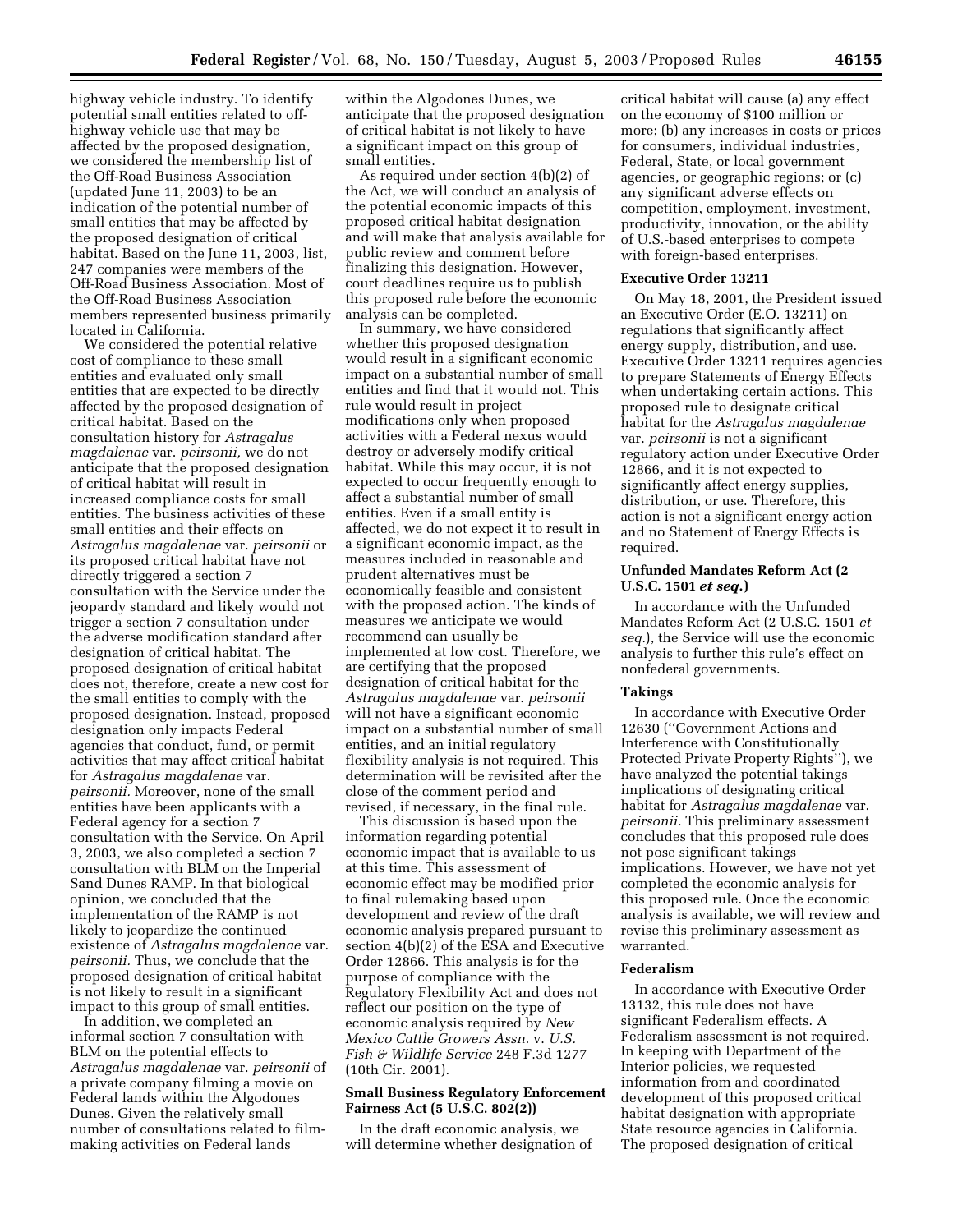habitat in areas currently occupied by the *Astragalus magdalenae* var. *peirsonii* imposes no additional significant restrictions beyond those currently in place and, therefore, has little incremental impact on State and

local governments and their activities. The proposed designation of critical habitat may have some benefit to the State and local resource agencies in that the areas essential to the conservation of this species are more clearly defined, and the primary constituent elements of the habitat necessary to the conservation of this species are specifically identified. While this definition and identification does not alter where and what federally sponsored activities may occur, it may assist local governments in long-range planning (rather than waiting for case-by-case section 7 consultations to occur).

## **Civil Justice Reform**

In accordance with Executive Order 12988, the Department of the Interior's Office of the Solicitor has determined that this rule does not unduly burden the judicial system and does meet the requirements of sections 3(a) and 3(b)(2) of the Order. We are proposing to designate critical habitat in accordance with the provisions of the Endangered Species Act. The rule uses standard property descriptions and identifies the primary constituent elements within the designated areas to assist the public in understanding the habitat needs of the *Astragalus magdalenae* var. *peirsonii.*

## **Paperwork Reduction Act of 1995 (44 U.S.C. 3501** *et seq.***)**

This proposed rule does not contain new or revised information collection for which OMB approval is required under the Paperwork Reduction Act. Information collections associated with

certain Act permits are covered by an existing OMB approval and are assigned clearance No. 1018–0094, Forms 3–200– 55 and 3–200–56, with an expiration date of July 31, 2004. Detailed information for Act documentation appears at 50 CFR 17. This rule will not impose recordkeeping or reporting requirements on State or local governments, individuals, businesses, or organizations. An agency may not conduct or sponsor, and a person is not required to respond to, a collection of information unless it displays a currently valid OMB control number.

# **National Environmental Policy Act**

We have determined that an Environmental Assessment and/or an Environmental Impact Statement as defined by the National Environmental Policy Act of 1969 need not be prepared in connection with regulations adopted pursuant to section 4(a) of the Endangered Species Act, as amended. A notice outlining our reason for this determination was published in the **Federal Register** on October 25, 1983 (48 FR 49244). This proposed rule does not constitute a major Federal action significantly affecting the quality of the human environment.

## **Government-to-Government Relationship With Tribes**

In accordance with the President's memorandum of April 29, 1994, ''Government-to-Government Relations with Native American Tribal Governments'' (59 FR 22951), Executive Order 13175, and the Department of the Interior's manual at 512 DM 2, we readily acknowledge our responsibility to communicate meaningfully with recognized Federal Tribes on a government-to-government basis. We

have determined that there are no Tribal lands essential for the conservation of the *Astragalus magdalenae* var. *peirsonii.* Therefore, designation of critical habitat for the *A. m.* var. *peirsonii* has not been proposed on Tribal lands.

#### **References Cited**

A complete list of all references cited in this proposed rule is available upon request from the Carlsbad Fish and Wildlife Office (*see* **ADDRESSES** section).

#### **Author**

The primary authors of this notice are the Carlsbad Fish and Wildlife Office staff (*see* **ADDRESSES** section).

#### **List of Subjects in 50 CFR Part 17**

Endangered and threatened species, Exports, Imports, Reporting and recordkeeping requirements, Transportation.

#### **Proposed Regulation Promulgation**

Accordingly, we propose to amend part 17, subchapter B of chapter I, title 50 of the Code of Federal Regulations as set forth below:

## **PART 17—[AMENDED]**

1. The authority citation for part 17 continues to read as follows:

**Authority:** 16 U.S.C. 1361–1407; 16 U.S.C. 1531–1544; 16 U.S.C. 4201–4245; Pub. L. 99– 625, 100 Stat. 3500; unless otherwise noted.

2. In § 17.12(h) revise the entry for ''*Astragalus magdalenae* var. *peirsonii*,'' under ''FLOWERING PLANTS,'' to read as follows:

**§ 17.12 Endangered and threatened plants.**

\* \* \* \* \*  $(h) * * * *$ 

|         | Historic range                     | Family  | <b>Status</b> | When listed                  | Critical | Special |           |
|---------|------------------------------------|---------|---------------|------------------------------|----------|---------|-----------|
|         |                                    |         |               |                              | habitat  |         |           |
|         |                                    |         |               |                              |          |         |           |
| $\star$ | $\star$                            | $\star$ | $\star$       | $\star$                      |          | $\star$ |           |
|         |                                    |         |               | 647                          | 17.96(a) |         | <b>NA</b> |
| $\star$ | $\star$                            | $\star$ | $\star$       | $\star$                      |          | $\star$ |           |
|         | Common name<br>Peirson's milkvetch |         |               | U.S.A. (CA)  Fabaceae-Pea  T |          |         | rules     |

3. In § 17.96, amend paragraph (a) by adding an entry for *Astragalus magdalenae* var. *peirsonii* in alphabetical order under Family Fabaceae to read as follows:

**§ 17.96 Critical habitat—plants.** 

 $(a) * * * *$ 

Family Fabaceae: *Astragalus magdalenae* var. *peirsonii* (Peirson's Milk-Vetch)

(1) Critical habitat units are depicted for Algodones Dunes in Imperial County, California, on the maps below.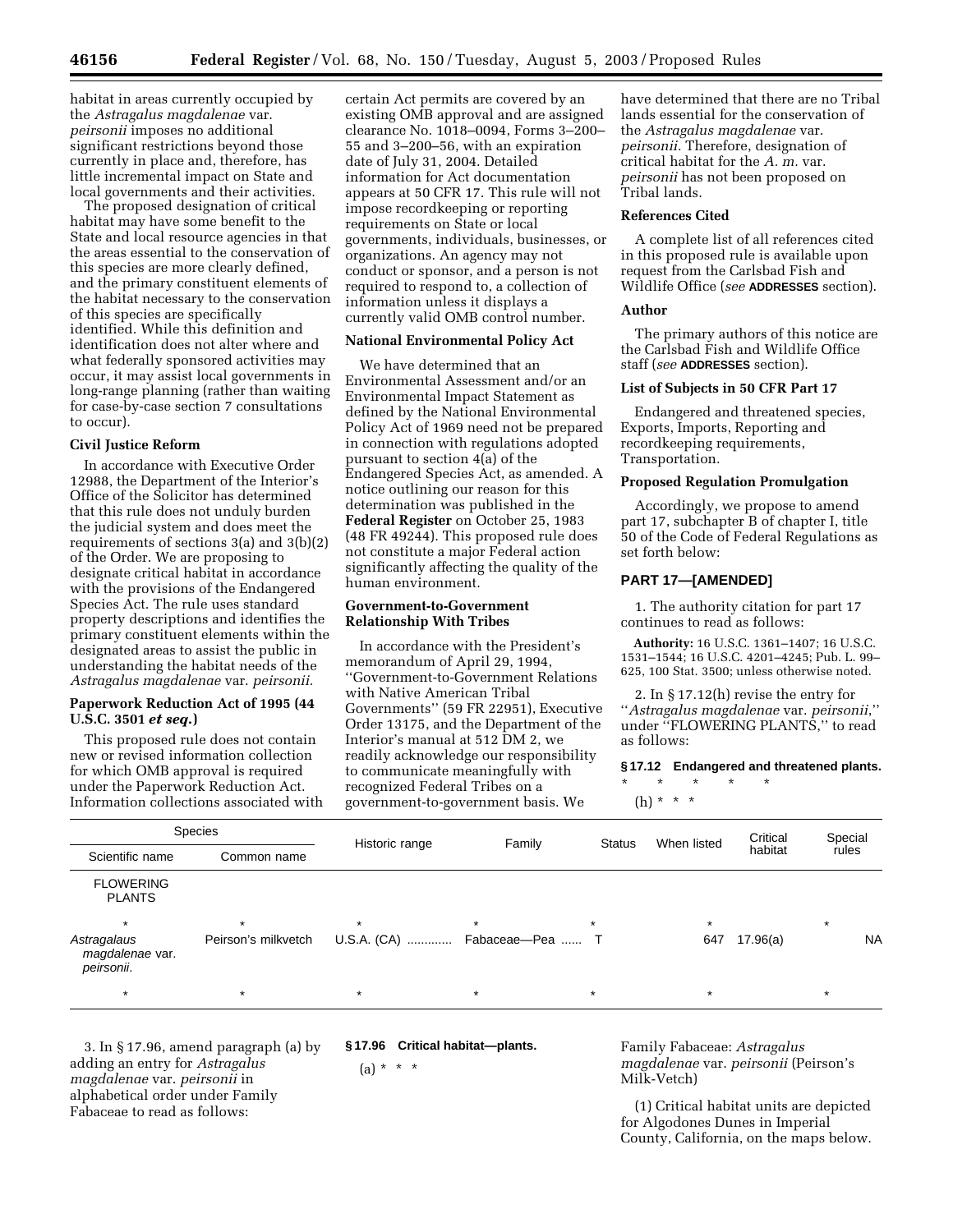(2) The primary constituent elements of critical habitat for *Astragalus magdalenae* var. *peirsonii* consist of intact, active sand dune systems (defined as sand areas that are subject to sand-moving winds that result in natural expanses of slopes and swales) within the historical range of *A. m.* var. *peirsonii* that are characterized by:

(i) Substrates of the Rositas soil series, specifically Rositas fine sands of sufficient depth to promote *A. m.* var. *peirsonii* and discourage creosote bush scrub; and

(ii) Wind-formed slopes of less than 30 degrees, but generally less than 20 degrees.

(3) Critical habitat does not include existing features and structures, such as buildings, roads, aqueducts, railroads, airport runways and buildings, other paved areas, lawns, and other urban landscaped areas not containing one or more of the primary constituent elements.

(4) Critical Habitat Map Units.

(i) Map Unit 1: Algodones Dunes, Imperial County, California. From USGS 1:24,000 quadrangle maps Acolita, Amos, Cactus, Glamis, Glamis NW, Glamis SE, Grays Well, Grays Well NE, and Tortuga, California.

(A) Unit 1a: lands bounded by the following UTM NAD27 coordinates (E,N): 657200, 3668800; 658100, 3668800; 658100, 3668500; 658000, 3668500; 658000, 3668000; 658100, 3668000; 658100, 3667800; 658200, 3667800; 658200, 3667600; 658300, 3667600; 658300, 3667300; 658400, 3667300; 658400, 3667100; 658500, 3667100; 658500, 3666800; 658600, 3666800; 658600, 3666600; 658700, 3666600; 658700, 3666500; 658800, 3666500; 658800, 3666400; 658900, 3666400; 658900, 3666300; 659000, 3666300; 659000, 3666200; 659100, 3666200; 659100, 3666100; 659300, 3666100; 659300, 3666000; 659400, 3666000; 659400, 3665900; 659500, 3665900; 659500, 3665800; 659600, 3665800; 659600, 3665700; 659700, 3665700; 659700, 3665600; 659800, 3665600; 659800, 3665500; 660000, 3665500; 660000, 3665400; 660100, 3665400; 660100, 3665300; 660200, 3665300; 660200, 3665200; 660300, 3665200; 660300, 3665100; 660500, 3665100; 660500, 3665000; 660700, 3665000; 660700, 3664900; 660800, 3664900; 660800, 3664700; 660900, 3664700; 660900, 3664500; 661000, 3664500; 661000, 3664400; 661200, 3664400; 661200, 3664300; 661400, 3664300; 661400, 3664100; 661500, 3664100; 661500, 3663900; 661600, 3663900; 661600, 3663700; 661700, 3663700; 661700, 3663600; 661800, 3663600; 661800, 3663500; 662000,

3663500; 662000, 3663400; 662100, 3663400; 662100, 3663200; 662200, 3663200; 662200, 3662900; 662300, 3662900; 662300, 3662700; 662400, 3662700; 662400, 3662500; 662500, 3662500; 662500, 3662400; 662600, 3662400; 662600, 3662300; 662700, 3662300; 662700, 3662200; 662800, 3662200; 662800, 3662100; 664000, 3662100; 664000, 3662000; 664400, 3662000; 664400, 3661900; 664600, 3661900; 664600, 3661800; 664800, 3661800; 664800, 3661500; 664900, 3661500; 664900, 3661300; 665000, 3661300; 665000, 3661100; 665100, 3661100; 665100, 3660200; 665200, 3660200; 665200, 3660000; 665500, 3660000; 665500, 3659900; 665900, 3659900; 665900, 3659800; 666100, 3659800; 666100, 3659700; 666200, 3659700; 666200, 3659600; 666300, 3659600; 666300, 3659500; 666400, 3659500; 666400, 3659300; 666500, 3659300; 666500, 3658800; 666600, 3658800; 666600, 3658500; 666700, 3658500; 666700, 3658200; 666800, 3658200; 666800, 3658100; 666900, 3658100; 666900, 3658000; 667100, 3658000; 667100, 3657900; 667400, 3657900; 667400, 3657800; 667600, 3657800; 667600, 3657700; 667800, 3657700; 667800, 3657500; 667900, 3657500; 667900, 3657400; 668000, 3657400; 668000, 3657200; 668100, 3657200; 668100, 3657100; 668300, 3657100; 668300, 3657000; 668500, 3657000; 668500, 3656900; 668600, 3656900; 668600, 3656800; 668700, 3656800; 668700, 3656700; 668800, 3656700; 668800, 3656600; 669000, 3656600; 669000, 3656700; 669300, 3656700; 669300, 3656800; 669700, 3656800; 669700, 3656700; 669800, 3656700; 669800, 3656600; 669900, 3656600; 669900, 3656500; 670100, 3656500; 670100, 3656400; 670300, 3656400; 670300, 3656300; 671100, 3656300; 671100, 3656200; 671300, 3656200; 671300, 3656100; 671400, 3656100; 671400, 3656000; 671500, 3656000; 671500, 3655900; 671600, 3655900; 671600, 3655700; 671700, 3655700; 671700, 3655600; 671800, 3655600; 671800, 3655500; 671900, 3655500; 671900, 3655400; 672000, 3655400; 672000, 3655200; 672100, 3655200; 672100, 3654900; 672200, 3654900; 672200, 3654500; 672300, 3654500; 672300, 3654300; 672400, 3654300; 672400, 3654100; 672900, 3654100; 672900, 3654200; 673700, 3654200; 673700, 3654100; 674100, 3654100; 674100, 3654000; 674200, 3654000; 674200, 3653900; 674300, 3653900; 674300, 3653700; 674400, 3653700; 674400, 3652300; 674300, 3652300; 674300, 3652100; 674400, 3652100; 674400, 3651500; 674500,

3651500; 674500, 3651400; 674600, 3651400; 674600, 3651300; 674700, 3651300; 674700, 3651200; 674400, 3651200; 674400, 3651100; 674200, 3651100; 674200, 3651000; 673900, 3651000; 673900, 3650900; 673800, 3650900; 673800, 3650800; 673600, 3650800; 673600, 3650700; 673400, 3650700; 673400, 3650600; 673100, 3650600; 673100, 3650500; 672500, 3650500; 672500, 3650400; 671900, 3650400; 671900, 3650300; 671500, 3650300; 671500, 3650200; 671200, 3650200; 671200, 3650100; 670900, 3650100; 670900, 3650000; 670600, 3650000; 670600, 3649900; 670300, 3649900; 670300, 3649800; 670100, 3649800; 670100, 3649700; 669900, 3649700; 669900, 3649600; thence west to the Imperial Sand Dunes Recreational Area (ISDRA), North Algodones Dunes Wilderness Management Area (NADWMA) boundary at UTM NAD27 y-coordinate 3649600; thence northwest following the ISDRA, NADWMA boundary to UTM NAD27 x-coordinate 669100; thence north following UTM NAD27 coordinates 669100, 3650500; 669000, 3650500; 669000, 3650900; 669100, 3650900; 669100, 3651200; 669200, 3651200; 669200, 3651300; 669300, 3651300; 669300, 3651400; 669400, 3651400; 669400, 3651700; 669300, 3651700; 669300, 3651800; 669200, 3651800; 669200, 3652400; 669300, 3652400; 669300, 3652500; 669400, 3652500; 669400, 3652700; 669500, 3652700; 669500, 3652900; 669600, 3652900; 669600, 3653600; 669500, 3653600; 669500, 3653700; 669400, 3653700; 669400, 3653800; 669100, 3653800; 669100, 3653900; 669000, 3653900; 669000, 3654100; 668900, 3654100; 668900, 3654200; 668800, 3654200; 668800, 3654300; 668600, 3654300; 668600, 3654400; 668300, 3654400; 668300, 3654500; 668100, 3654500; 668100, 3654600; 667900, 3654600; 667900, 3654700; 667700, 3654700; 667700, 3654800; 667600, 3654800; 667600, 3654900; 667500, 3654900; 667500, 3655000; 667300, 3655000; 667300, 3655100; 667100, 3655100; 667100, 3655200; 666900, 3655200; 666900, 3655300; 666800, 3655300; 666800, 3655400; 666700, 3655400; 666700, 3655500; 666600, 3655500; 666600, 3655600; 666500, 3655600; 666500, 3655700; 666400, 3655700; 666400, 3655800; 666200, 3655800; 666200, 3655900; 666100, 3655900; 666100, 3656000; 666000, 3656000; 666000, 3656200; 665900, 3656200; 665900, 3656300; 665800, 3656300; 665800, 3656400; 665700, 3656400; 665700, 3656500; 665600, 3656500; 665600, 3656600; 665400, 3656600; 665400, 3656700;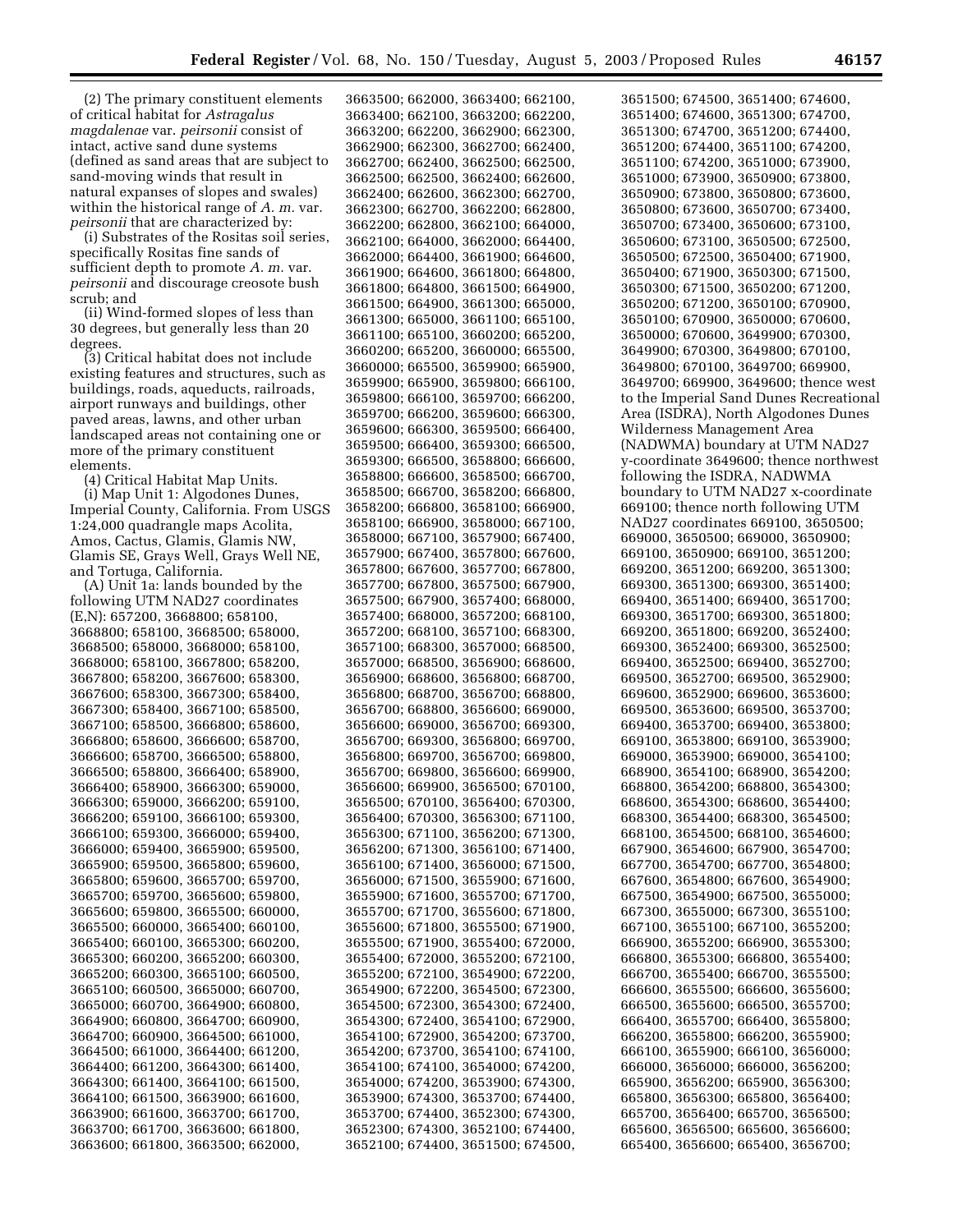۳

| 665300, 3656700; 665300, 3656800;                                        | 656400, 3666000; 656400, 3666300;                                      | 3642300; 685800, 3640800; 685700,                                      |
|--------------------------------------------------------------------------|------------------------------------------------------------------------|------------------------------------------------------------------------|
| 665200, 3656800; 665200, 3656900;                                        | 656500, 3666300; 656500, 3666700;                                      | 3640800; 685700, 3640400; 685600,                                      |
| 665100, 3656900; 665100, 3657100;                                        | 656400, 3666700; 656400, 3666800;                                      | 3640400; 685600, 3640300; 685500,                                      |
|                                                                          |                                                                        |                                                                        |
| 665000, 3657100; 665000, 3657200;                                        | 656300, 3666800; 656300, 3666900;                                      | 3640300; 685500, 3640200; 685200,                                      |
| 664900, 3657200; 664900, 3657300;                                        | 656200, 3666900; 656200, 3668300;                                      | 3640200; 685200, 3640100; 684700,                                      |
|                                                                          | 656300, 3668300; 656300, 3668400;                                      | 3640100; 684700, 3640000; 684600,                                      |
| 664800, 3657300; 664800, 3657500;                                        |                                                                        |                                                                        |
| 664700, 3657500; 664700, 3657800;                                        | 656400, 3668400; 656400, 3668500;                                      | 3640000; 684600, 3639600; 684700,                                      |
| 664600, 3657800; 664600, 3658000;                                        | 656700, 3668500; 656700, 3668600;                                      | 3639600; 684700, 3639300; 684900,                                      |
|                                                                          |                                                                        |                                                                        |
| 664500, 3658000; 664500, 3658100;                                        | 656900, 3668600; 656900, 3668700;                                      | 3639300; 684900, 3639200; 685100,                                      |
| 664300, 3658100; 664300, 3658200;                                        | 657200, 3668700; returning to UTM                                      | 3639200; 685100, 3639100; 685500,                                      |
| 664000, 3658200; 664000, 3658300;                                        | NAD <sub>27</sub> coordinates 657200, 3668800.                         | 3639100; 685500, 3639000; 685600,                                      |
|                                                                          |                                                                        |                                                                        |
| 663900, 3658300; 663900, 3658400;                                        | (B) Unit 1b: lands bounded by the                                      | 3639000; 685600, 3638900; 685700,                                      |
| 663800, 3658400; 663800, 3658500;                                        | following UTM NAD27 coordinates                                        | 3638900; 685700, 3638800; 685800,                                      |
| 663600, 3658500; 663600, 3658600;                                        | (E,N): 676200, 3650500; 676400,                                        | 3638800; 685800, 3638700; 685900,                                      |
|                                                                          |                                                                        |                                                                        |
| 663500, 3658600; 663500, 3658700;                                        | 3650500; 676400, 3650400; 676500,                                      | 3638700; 685900, 3638500; 686000,                                      |
| 663300, 3658700; 663300, 3658800;                                        | 3650400; 676500, 3650300; 676600,                                      | 3638500; 686000, 3638400; 686100,                                      |
| 663200, 3658800; 663200, 3659000;                                        | 3650300; 676600, 3650100; 676700,                                      | 3638400; 686100, 3638300; 686300,                                      |
|                                                                          |                                                                        |                                                                        |
| 663100, 3659000; 663100, 3659300;                                        | 3650100; 676700, 3649600; 676800,                                      | 3638300; 686300, 3638200; 686500,                                      |
| 663000, 3659300; 663000, 3659400;                                        | 3649600; 676800, 3648600; 677000,                                      | 3638200; 686500, 3638100; 686600,                                      |
| 662900, 3659400; 662900, 3659500;                                        |                                                                        | 3638100; 686600, 3637900; 686700,                                      |
|                                                                          | 3648600; 677000, 3648500; 677200,                                      |                                                                        |
| 662700, 3659500; 662700, 3659600;                                        | 3648500; 677200, 3648400; 678100,                                      | 3637900; 686700, 3637500; 686600,                                      |
| 662600, 3659600; 662600, 3659700;                                        | 3648400; 678100, 3648500; 679800,                                      | 3637500; 686600, 3637000; 686500,                                      |
|                                                                          |                                                                        |                                                                        |
| 662500, 3659700; 662500, 3659800;                                        | 3648500; 679800, 3648600; 679900,                                      | 3637000; 686500, 3636700; 686400,                                      |
| 662400, 3659800; 662400, 3659900;                                        | 3648600; 679900, 3649400; 680000,                                      | 3636700; 686400, 3636600; 686300,                                      |
| 662300, 3659900; 662300, 3660000;                                        | 3649400; 680000, 3649600; 680300,                                      | 3636600; 686300, 3636500; 686200,                                      |
|                                                                          |                                                                        |                                                                        |
| 662200, 3660000; 662200, 3660100;                                        | 3649600; 680300, 3649700; 681100,                                      | 3636500; 686200, 3636400; 686300,                                      |
| 662100, 3660100; 662100, 3660300;                                        | 3649700; 681100, 3649600; 681300,                                      | 3636400; 686300, 3636300; 686500,                                      |
| 662000, 3660300; 662000, 3660400;                                        | 3649600; 681300, 3649400; 681400,                                      | 3636300; 686500, 3636200; 687000,                                      |
|                                                                          |                                                                        | 3636200; 687000, 3636500; 687100,                                      |
| 661900, 3660400; 661900, 3660600;                                        | 3649400; 681400, 3647700; 681300,                                      |                                                                        |
| 661800, 3660600; 661800, 3660800;                                        | 3647700; 681300, 3647600; 681200,                                      | 3636500; 687100, 3636700; 687200,                                      |
| 661700, 3660800; 661700, 3660900;                                        | 3647600; 681200, 3647500; 681100,                                      | 3636700; 687200, 3636800; 687300,                                      |
| 661600, 3660900; 661600, 3661000;                                        | 3647500; 681100, 3647400; 681000,                                      | 3636800; 687300, 3636900; 687500,                                      |
|                                                                          |                                                                        |                                                                        |
| 661400, 3661000; 661400, 3661100;                                        | 3647400; 681000, 3647300; 680900,                                      | 3636900; 687500, 3637000; 687600,                                      |
| 661300, 3661100; 661300, 3661200;                                        | 3647300; 680900, 3647200; 681000,                                      | 3637000; 687600, 3637100; 687700,                                      |
| 661200, 3661200; 661200, 3661300;                                        | 3647200; 681000, 3647100; 681100,                                      | 3637100; 687700, 3637200; 687800,                                      |
|                                                                          |                                                                        |                                                                        |
| 661100, 3661300; 661100, 3661400;                                        | 3647100; 681100, 3647000; 681200,                                      | 3637200; 687800, 3637300; 687900,                                      |
| 661000, 3661400; 661000, 3661500;                                        | 3647000; 681200, 3646900; 681400,                                      | 3637300; 687900, 3637500; 688200,                                      |
| thence west to the ISDRA, Mammoth                                        | 3646900; 681400, 3646800; 681500,                                      | 3637500; 688200, 3637600; 688300,                                      |
|                                                                          |                                                                        |                                                                        |
| Wash Management Area (MWMA)                                              | 3646800; 681500, 3646500; 681600,                                      | 3637600; 688300, 3637500; 688500,                                      |
| boundary at UTM NAD27 y-coordinate                                       | 3646500; 681600, 3646300; 681700,                                      | 3637500; 688500, 3637400; 688600,                                      |
| 3661500; thence northwest following                                      | 3646300; 681700, 3646200; 681900,                                      | 3637400; 688600, 3637300; 688700,                                      |
|                                                                          |                                                                        |                                                                        |
| the ISDRA, MWMA boundary to UTM                                          | 3646200; 681900, 3646100; 682100,                                      | 3637300; 688700, 3637100; 688800,                                      |
| NAD27 x-coordinate 659200; thence                                        | 3646100; 682100, 3645900; 682200,                                      | 3637100; 688800, 3637000; 688900,                                      |
| north following UTM NAD27                                                | 3645900; 682200, 3645600; 682300,                                      | 3637000; 688900, 3636900; 689000,                                      |
|                                                                          |                                                                        |                                                                        |
| coordinates 659200, 3663000; 659100,                                     | 3645600; 682300, 3645500; 682400,                                      | 3636900; 689000, 3636800; 689200,                                      |
| 3663000; 659100, 3663200; 659000,                                        | 3645500; 682400, 3645400; 682700,                                      | 3636800; 689200, 3636700; 689300,                                      |
| 3663200; 659000, 3663500; 658900,                                        | 3645400; 682700, 3645500; 682800,                                      | 3636700; 689300, 3636600; 689400,                                      |
|                                                                          |                                                                        |                                                                        |
| 3663500; 658900, 3663900; 658800,                                        | 3645500; 682800, 3645600; 682900,                                      | 3636600; 689400, 3634100; 689500,                                      |
| 3663900; 658800, 3664300; 658700,                                        | 3645600; 682900, 3645700; 683000,                                      | 3634100; 689500, 3632800; 689600,                                      |
| 3664300; 658700, 3664400; 658600,                                        | 3645700; 683000, 3645800; 683100,                                      | 3632800; 689600, 3632200; 689700,                                      |
|                                                                          |                                                                        |                                                                        |
| 3664400; 658600, 3664500; 658400,                                        | 3645800; 683100, 3645900; 683400,                                      | 3632200; 689700, 3632000; 690700,                                      |
| 3664500; 658400, 3664600; 658300,                                        | 3645900; 683400, 3645600; 683500,                                      | 3632000; 690700, 3631900; 691200,                                      |
| 3664600; 658300, 3664700; 658100,                                        | 3645600; 683500, 3645100; 683600,                                      | 3631900; 691200, 3631800; 691400,                                      |
|                                                                          |                                                                        |                                                                        |
| 3664700; 658100, 3664800; 658000,                                        | 3645100; 683600, 3644500; 683700,                                      | 3631800; 691400, 3631700; 691500,                                      |
| 3664800; 658000, 3664900; 657800,                                        | 3644500; 683700, 3644000; 684300,                                      | 3631700; 691500, 3631600; 691600,                                      |
| 3664900; 657800, 3665000; 657600,                                        | 3644000; 684300, 3643900; 684400,                                      | 3631600; 691600, 3631400; 691700,                                      |
|                                                                          |                                                                        |                                                                        |
| 3665000; 657600, 3665100; 657500,                                        | 3643900; 684400, 3643700; 684500,                                      | 3631400; 691700, 3631200; 691900,                                      |
| 3665100; 657500, 3665200; 657300,                                        | 3643700; 684500, 3643500; 684600,                                      | 3631200; 691900, 3631100; 692100,                                      |
| 3665200; 657300, 3665300; 657100,                                        | 3643500; 684600, 3643400; 684800,                                      | 3631100; 692100, 3631000; 692200,                                      |
| 3665300; 657100, 3665400; 656800,                                        |                                                                        | 3631000; 692200, 3630900; 692300,                                      |
|                                                                          | 3643400; 684800, 3643300; 685000,                                      |                                                                        |
| 3665400; 656800, 3665500; 656700,                                        | 3643300; 685000, 3643200; 685100,                                      | 3630900; 692300, 3630800; 692400,                                      |
| 3665500; 656700, 3665600; thence west                                    | 3643200; 685100, 3643100; 685200,                                      | 3630800; 692400, 3630600; 692500,                                      |
|                                                                          |                                                                        |                                                                        |
|                                                                          |                                                                        |                                                                        |
| to the ISDRA, MWMA boundary at UTM                                       | 3643100; 685200, 3643000; 685300,                                      | 3630600; 692500, 3630500; 692700,                                      |
| NAD27 y-coordinate 3665600; thence                                       | 3643000; 685300, 3642800; 685400,                                      | 3630500; 692700, 3630400; 692900,                                      |
|                                                                          | 3642800; 685400, 3642700; 685500,                                      | 3630400; 692900, 3630300; 693000,                                      |
| north following the ISDRA, MWMA                                          |                                                                        |                                                                        |
| boundary to UTM NAD27 x-coordinate                                       | 3642700; 685500, 3642600; 685600,                                      | 3630300; 693000, 3630100; 693100,                                      |
| 656300; thence north following UTM<br>NAD27 coordinates 656300, 3666000; | 3642600; 685600, 3642500; 685700,<br>3642500; 685700, 3642300; 685800, | 3630100; 693100, 3629900; 693200,<br>3629900; 693200, 3629800; 693400, |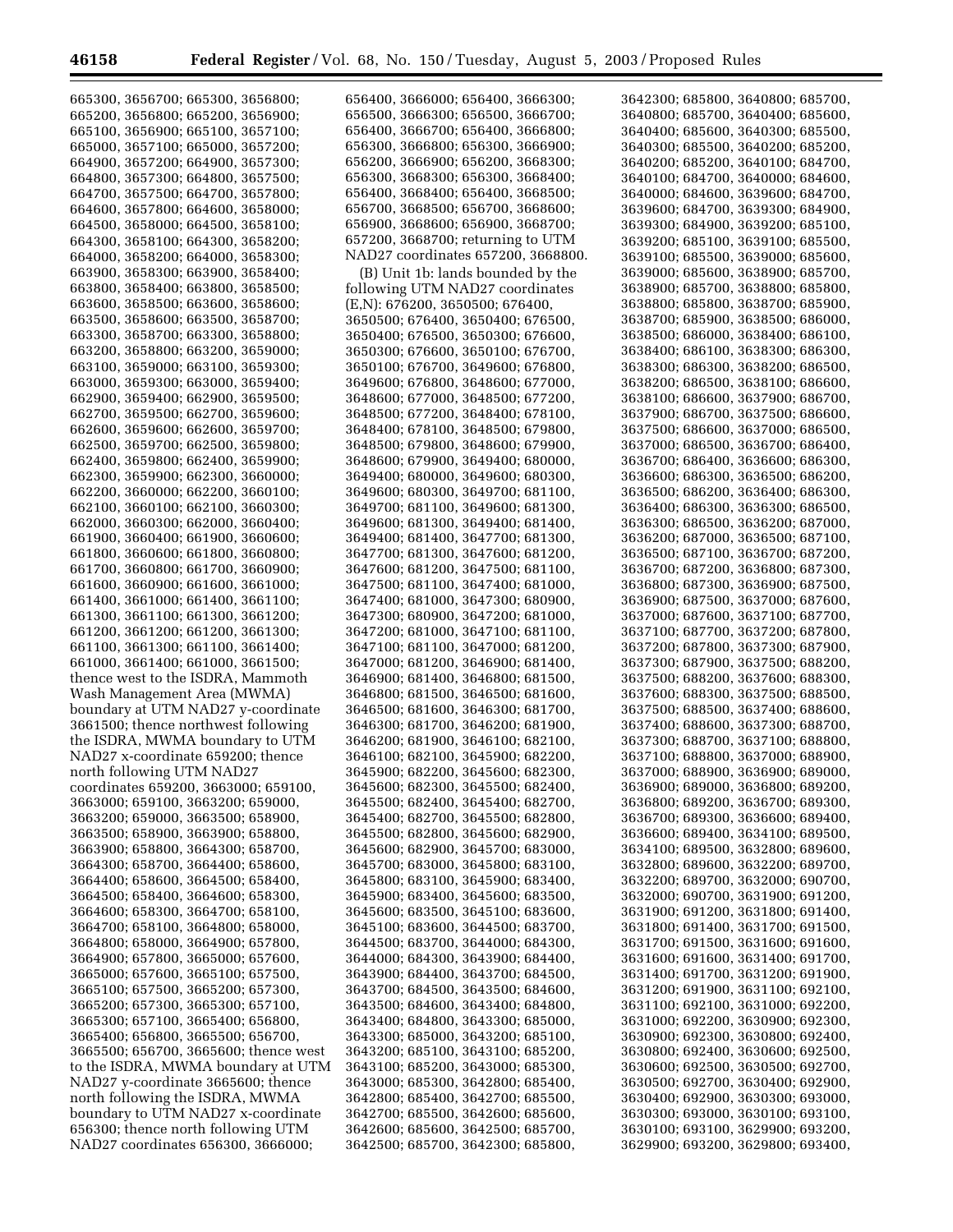| 3629800; 693400, 3629700; 693500,                                      |                                                                      |                                        |
|------------------------------------------------------------------------|----------------------------------------------------------------------|----------------------------------------|
|                                                                        | 3643600; 676600, 3643800; 676500,                                    | coordinate 698400, lands bounded by    |
| 3629700; 693500, 3629600; 693700,                                      | 3643800; 676500, 3644000; 676400,                                    | the following UTM NAD27 coordinates    |
|                                                                        |                                                                      |                                        |
| 3629600; 693700, 3629400; 693800,                                      | 3644000; 676400, 3644200; 676300,                                    | (E,N): 698400, 3620800, 698200,        |
| 3629400; 693800, 3629300; 693900,                                      | 3644200; 676300, 3644300; 675900,                                    | 3620800; 698200, 3620900; 698000,      |
| 3629300; 693900, 3629100; 694000,                                      | 3644300; 675900, 3644400; 675800,                                    | 3620900; 698000, 3621100; 697900,      |
|                                                                        |                                                                      |                                        |
| 3629100; 694000, 3629000; 694400,                                      | 3644400; 675800, 3644600; 675700,                                    | 3621100; 697900, 3621700; 698000,      |
| 3629000; 694400, 3628900; 694700,                                      | 3644600; 675700, 3644700; 675600,                                    | 3621700; 698000, 3622200; 698200,      |
| 3628900; 694700, 3628800; 695600,                                      | 3644700; 675600, 3644800; 675500,                                    |                                        |
|                                                                        |                                                                      | 3622200; 698200, 3622300; 698400,      |
| 3628800; 695600, 3628700; 695800,                                      | 3644800; 675500, 3644900; 675400,                                    | 3622300; 698400, 3622400; 698500,      |
| 3628700; 695800, 3628500; 695900,                                      | 3644900; 675400, 3645000; 675300,                                    | 3622400; 698500, 3622500; 698600,      |
| 3628500; 695900, 3627700; 696000,                                      | 3645000; 675300, 3645100; 675200,                                    |                                        |
|                                                                        |                                                                      | 3622500; 698600, 3622600; 698700,      |
| 3627700; 696000, 3627500; 696200,                                      | 3645100; 675200, 3645200; 675100,                                    | 3622600; 698700, 3622800; 698800,      |
| 3627500; 696200, 3627400; 696400,                                      | 3645200; 675100, 3645300; 675000,                                    | 3622800; 698800, 3622900; 698900,      |
| 3627400; 696400, 3627300; 696500,                                      | 3645300; 675000, 3645400; 674900,                                    |                                        |
|                                                                        |                                                                      | 3622900; 698900, 3623000; 699000,      |
| 3627300; 696500, 3627100; 696600,                                      | 3645400; 674900, 3645600; 674800,                                    | 3623000; 699000, 3623100; 699200,      |
| 3627100; 696600, 3626700; 696500,                                      | 3645600; 674800, 3645700; 674700,                                    | 3623100; 699200, 3623200; 699300,      |
| 3626700; 696500, 3626100; 696600,                                      | 3645700; 674700, 3645900; 674600,                                    |                                        |
|                                                                        |                                                                      | 3623200; 699300, 3623400; 699400,      |
| 3626100; 696600, 3625200; 695800,                                      | 3645900; 674600, 3646000; 674500,                                    | 3623400; 699400, 3623600; 699500,      |
| 3625200; 695800, 3625100; 695500,                                      | 3646000; 674500, 3646100; 674400,                                    | 3623600; 699500, 3623700; 699600,      |
| 3625100; 695500, 3625000; 694800,                                      | 3646100; 674400, 3646200; 674300,                                    |                                        |
|                                                                        |                                                                      | 3623700; 699600, 3623800; 700300,      |
| 3625000; 694800, 3624900; 694700,                                      | 3646200; 674300, 3646300; 674200,                                    | 3623800; 700300, 3623700; 700700,      |
| 3624900; 694700, 3624800; 694600,                                      | 3646300; 674200, 3646400; 674100,                                    |                                        |
| 3624800; 694600, 3624400; 694500,                                      | 3646400; 674100, 3646500; 674000,                                    | 3623700; 700700, 3623500; 700800,      |
| 3624400; 694500, 3624300; 694300,                                      | 3646500; 674000, 3646600; 674100,                                    | 3623500; 700800, 3622500; 700700,      |
|                                                                        |                                                                      | 3622500; 700700, 3622400; 700600,      |
| 3624300; 694300, 3624200; 694100,                                      | 3646600; 674100, 3646900; 674200,                                    |                                        |
| 3624200; 694100, 3624100; 693900,                                      | 3646900; 674200, 3647300; 674300,                                    | 3622400; 700600, 3622300; 700400,      |
| 3624100; thence south to the ISDRA,                                    | 3647300; 674300, 3647400; 674400,                                    | 3622300; 700400, 3622200; 700300,      |
|                                                                        |                                                                      | 3622200; 700300, 3622000; 700200,      |
| Dune Buggy Management Area (DBMA)                                      | 3647400; 674400, 3647500; 674500,                                    |                                        |
| boundary at UTM NAD27 x-coordinate                                     | 3647500; 674500, 3647700; 674400,                                    | 3622000; 700200, 3620900; thence south |
| 693900, thence northwest following the                                 | 3647700; 674400, 3647800; 674300,                                    | to the U.S./Mexico border at UTM x-    |
|                                                                        |                                                                      | coordinate 700200; returning to the    |
| ISDRA, DBMA boundary to UTM                                            | 3647800; 674300, 3648000; 674200,                                    |                                        |
| NAD27 x-coordinate 680600, thence                                      | 3648000; 674200, 3648100; 674100,                                    | point of beginning on the U.S./Mexico  |
| north following UTM NAD27                                              | 3648100; 674100, 3648200; 674000,                                    | border at UTM x-coordinate 698400.     |
| coordinates 680600, 3638800; 680500,                                   |                                                                      |                                        |
|                                                                        | 3648200; 674000, 3648400; 673900,                                    | (D) Unit 1d: lands bounded by the      |
| 3638800; 680500, 3638900; 680400,                                      | 3648400; 673900, 3649300; 673800,                                    |                                        |
|                                                                        |                                                                      | following UTM NAD27 coordinates        |
|                                                                        |                                                                      |                                        |
| 3638900; 680400, 3639000; 680200,                                      | 3649300; 673800, 3649500; 674000,                                    | (E,N): 703900, 3624300; 704200,        |
| 3639000; 680200, 3639100; 680100,                                      | 3649500; 674000, 3649600; 674200,                                    | 3624300; 704200, 3624200; 704300,      |
| 3639100; 680100, 3639700; 680200,                                      | 3649600; 674200, 3649700; 674300,                                    | 3624200; 704300, 3624000; 704400,      |
|                                                                        |                                                                      |                                        |
| 3639700; 680200, 3639900; 680300,                                      | 3649700; 674300, 3649800; 674500,                                    | 3624000; 704400, 3623800; 704500,      |
| 3639900; 680300, 3640000; 680100,                                      | 3649800; 674500, 3649900; 674700,                                    | 3623800; 704500, 3623700; 704600,      |
| 3640000; 680100, 3640100; 679900,                                      | 3649900; 674700, 3650000; 674900,                                    | 3623700; 704600, 3623600; 704800,      |
| 3640100; 679900, 3640200; 679800,                                      |                                                                      |                                        |
|                                                                        | 3650000; 674900, 3650100; 675200,                                    | 3623600; 704800, 3623300; 704700,      |
| 3640200; 679800, 3640700; 679700,                                      | 3650100; 675200, 3650200; 675500,                                    | 3623300; 704700, 3623200; 704500,      |
| 3640700; 679700, 3640800; 679600,                                      | 3650200; 675500, 3650300; 675900,                                    | 3623200; 704500, 3623100; 704400,      |
| 3640800; 679600, 3640900; 679400,                                      | 3650300; 675900, 3650400; 676200,                                    |                                        |
|                                                                        |                                                                      | 3623100; 704400, 3622700; 704300,      |
| 3640900; 679400, 3641000; 679100,                                      | 3650400 returning to UTM NAD27                                       | 3622700; 704300, 3622500; 704100,      |
| 3641000; 679100, 3641100; 679000,                                      | coordinates 676200, 3650500, excluding                               | 3622500; 704100, 3622400; 704000,      |
| 3641100; 679000, 3641200; 678800,                                      | lands bounded by the following UTM                                   |                                        |
| 3641200; 678800, 3641300; 678600,                                      | NAD27 coordinates 695500, 3626300;                                   | 3622400; 704000, 3622500; 703800,      |
|                                                                        |                                                                      | 3622500; 703800, 3622700; 703700,      |
| 3641300; 678600, 3641400; 678500,                                      | 695600, 3626300; 695600, 3626200;                                    | 3622700; 703700, 3622800; 703600,      |
| 3641400; 678500, 3641500; 678300,                                      | 695700, 3626200; 695700, 3626100;                                    |                                        |
| 3641500; 678300, 3641700; 678200,                                      | 695800, 3626100; 695800, 3626000;                                    | 3622800; 703600, 3623000; 703400,      |
|                                                                        |                                                                      | 3623000; 703400, 3623100; 703200,      |
| 3641700; 678200, 3641800; 678100,                                      | 695900, 3626000; 695900, 3625800;                                    | 3623100; 703200, 3623200; 703100,      |
| 3641800; 678100, 3641900; 678000,                                      | 695700, 3625800; 695700, 3625700;                                    |                                        |
| 3641900; 678000, 3642000; 677900,                                      | 695500, 3625700; 695500, 3625600;                                    | 3623200; 703100, 3623300; 703000,      |
| 3642000; 677900, 3642100; 677800,                                      |                                                                      | 3623300; 703000, 3623500; 703100,      |
|                                                                        | 695100, 3625600; 695100, 3625500;                                    | 3623500; 703100, 3623700; 703300,      |
| 3642100; 677800, 3642200; 677700,                                      | 694600, 3625500; 694600, 3625600;                                    | 3623700; 703300, 3623800; 703600,      |
| 3642200; 677700, 3642300; 677600,                                      | 694700, 3625600; 694700, 3625700;                                    |                                        |
| 3642300; 677600, 3642500; 677500,                                      |                                                                      | 3623800; 703600, 3623900; 703700,      |
|                                                                        | 694900, 3625700; 694900, 3625800;                                    | 3623900; 703700, 3624000; 703800,      |
| 3642500; 677500, 3642700; 677400,                                      | 695000, 3625800; 695000, 3625900;                                    | 3624000; 703800, 3624200; 703900,      |
| 3642700; 677400, 3642800; 677300,                                      | 695100, 3625900; 695100, 3626000;                                    |                                        |
| 3642800; 677300, 3642900; 677100,                                      | 695200, 3626000; 695200, 3626100;                                    | 3624200; returning to UTM NAD27        |
|                                                                        |                                                                      | coordinates 703900, 3624300.           |
| 3642900; 677100, 3643000; 676900,                                      | 695300, 3626100; 695300, 3626200;                                    |                                        |
| 3643000; 676900, 3643200; 676800,                                      | 695500, 3626200; 695500, 3626300.                                    | (ii) Map of Algodones Dunes Critical   |
| 3643200; 676800, 3643400; 676700,<br>3643400; 676700, 3643600; 676600, | (C) Unit 1c: beginning at the U.S./<br>Mexico border at UTM NAD27 x- | Habitat Unit follows:                  |